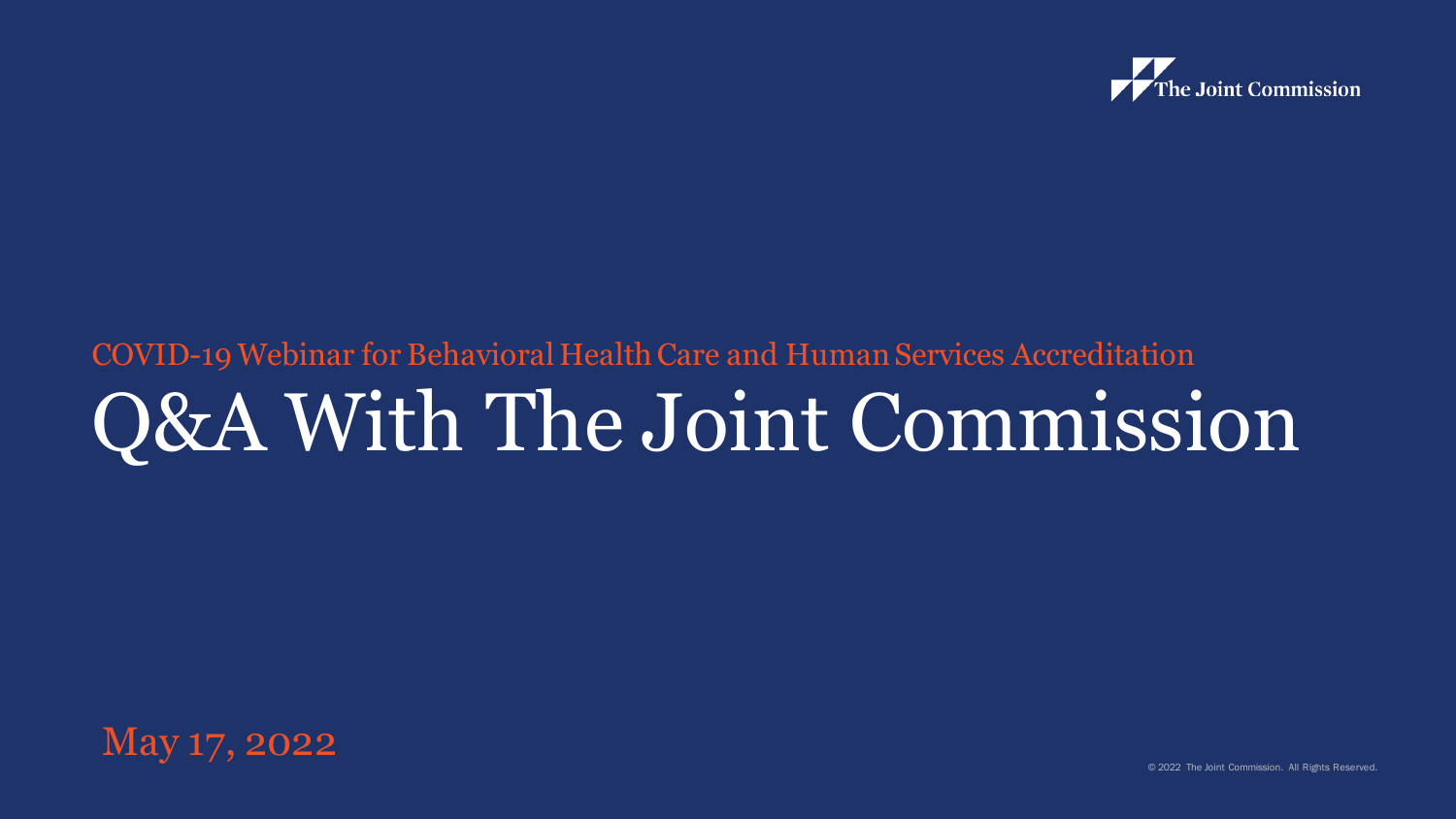## Today's Panel of Speakers

#### Kenneth Hebert, MAOM, CHSP, CHEP

**Physical Environment Specialist Physical Environment Department** The Joint Commission

#### **Maura Naddy**, **MSN, RNC-OB, CJCP**

Senior Associate Director SIG Operations and Quality Assurance The Joint Commission

#### **Falguni Shah, MEd, LCPC, NCC, CHCEF**

Associate Director Clinical Standards Interpretation The Joint Commission

#### **Rachael Shewmake**

Lead Account Executive Accreditation and Certification Operations The Joint Commission

#### **Tiffany Wiksten, DNP, RN, CIC**

Associate Director Standards Interpretation Group The Joint Commission



2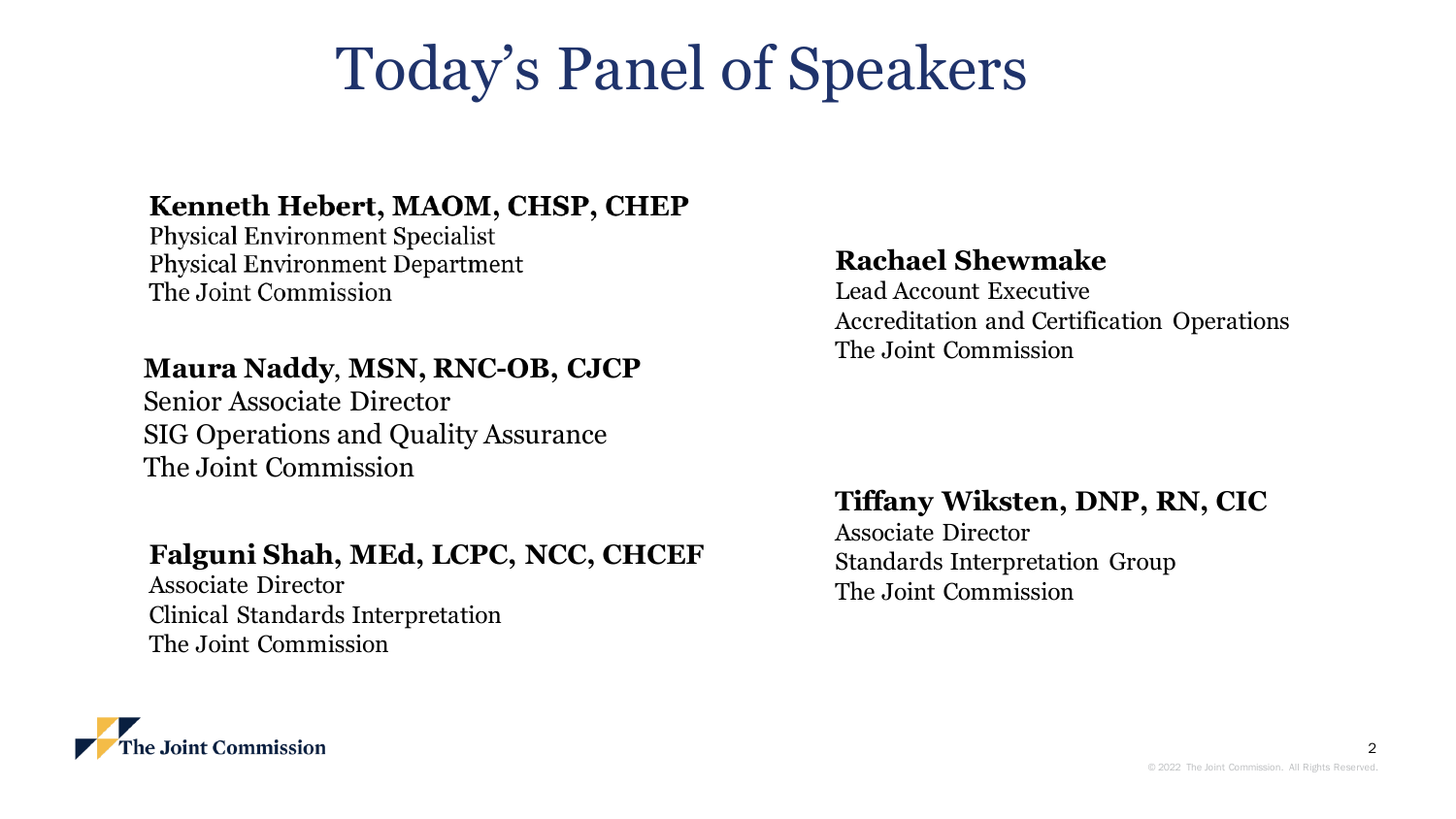

## Vaccination Information



© 2022 The Joint Commission. All Rights Reserved.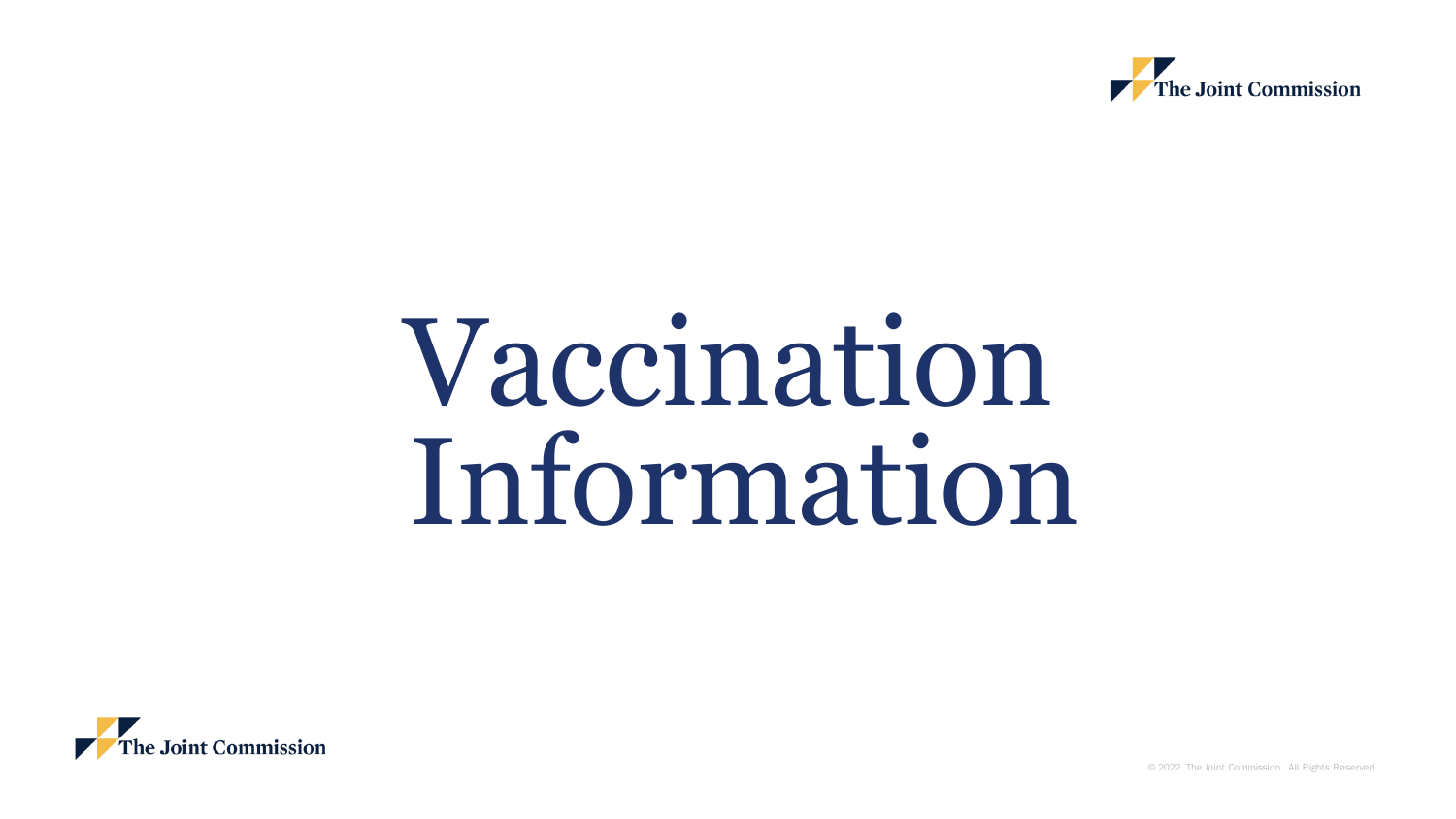## Required Documents

- 1. Overall COVID vaccination rate of eligible staff, excluding exempted staff
- 2. A list of all staff, including positions/titles, including COVID Vaccination status
- 3. All policies regarding health care staff COVID vaccinations
	- Policies for COVID Vaccination exemptions
	- Policies for COVID Vaccination Requirements
	- Policies for mitigation of unvaccinated staff
- 4. List of newly hired staff in last 60 days



4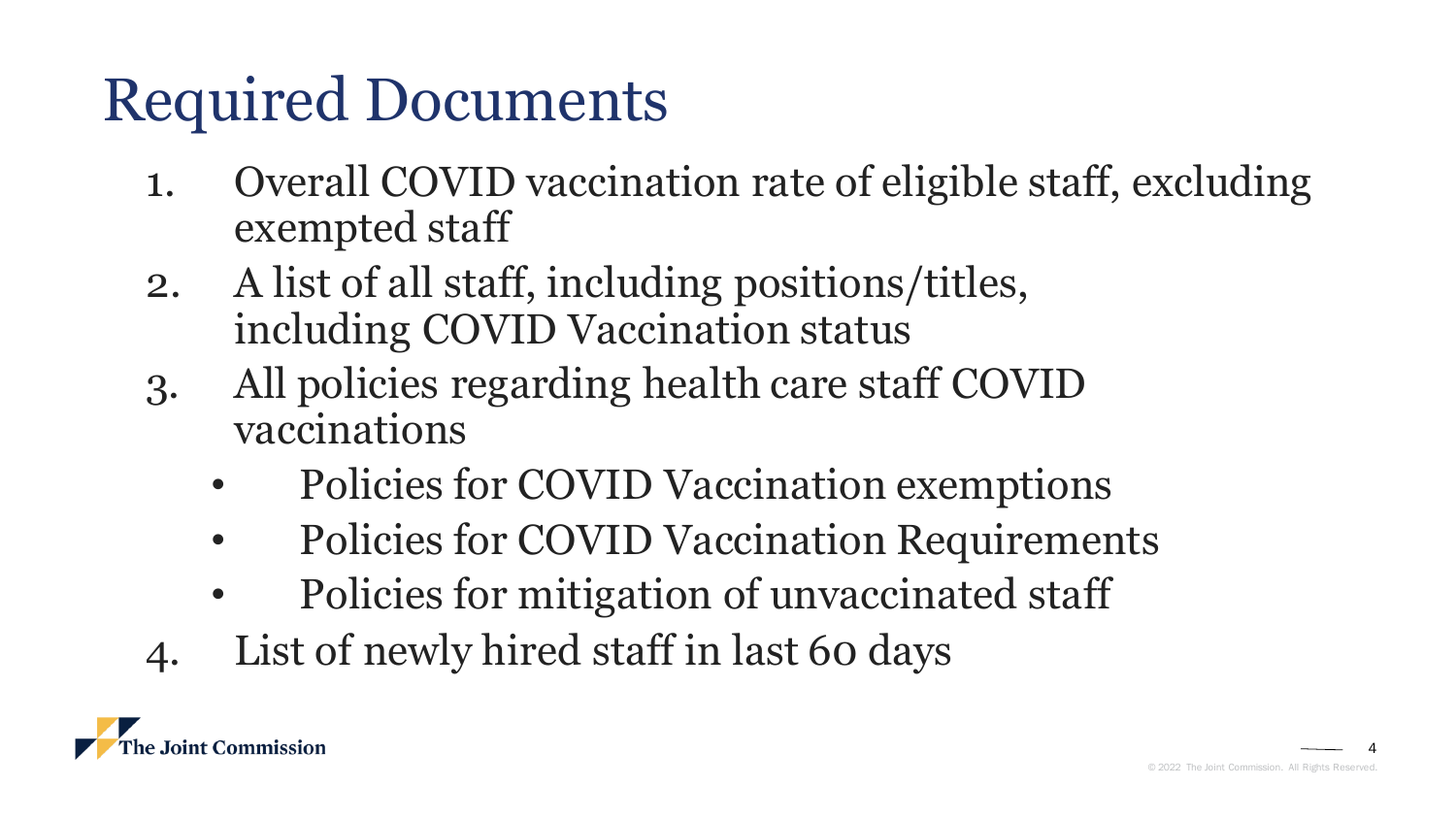## Compliance Timelines

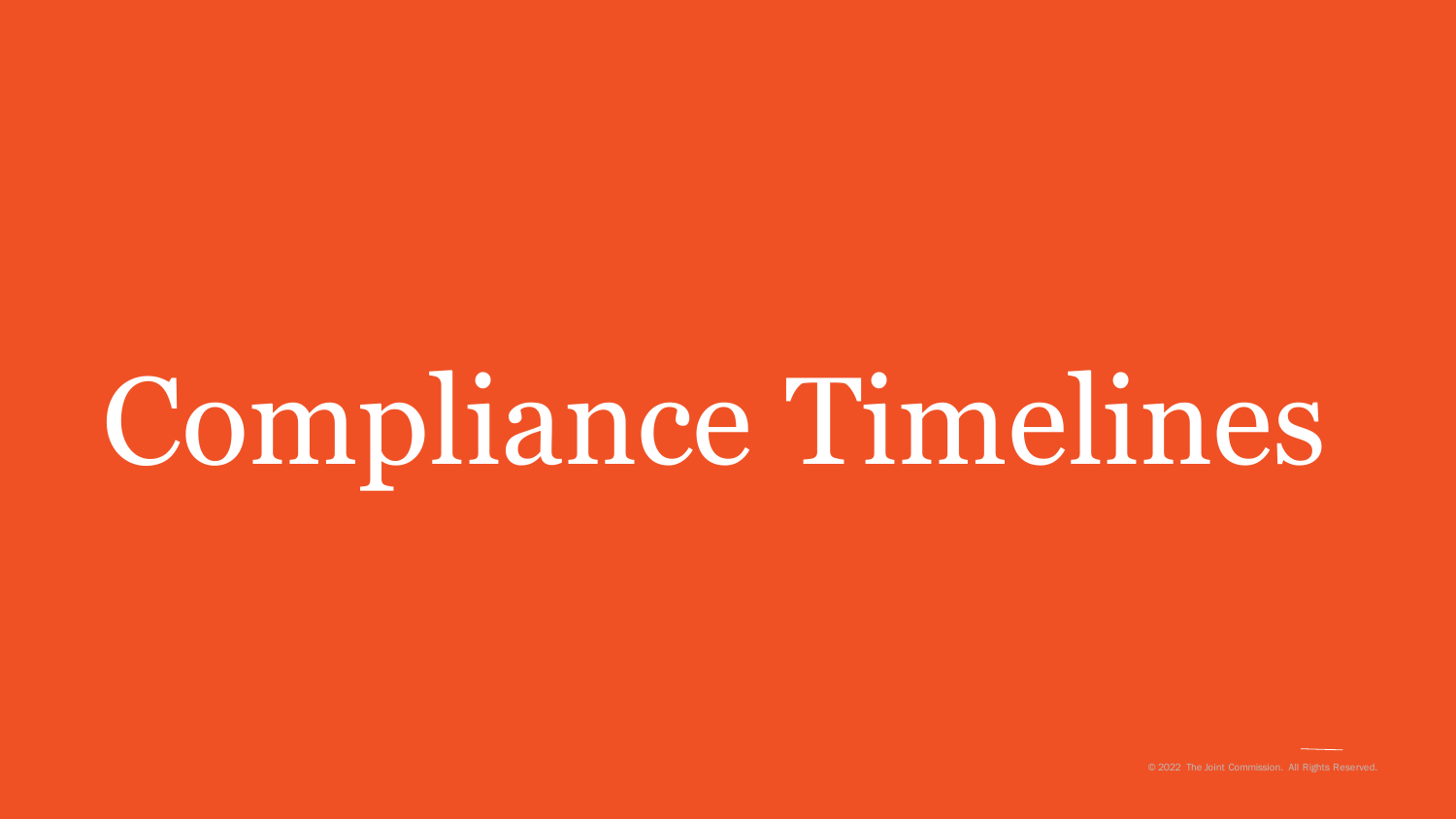#### Timelines for **Original 25 States, DC and Territories**

- **1/27/2022 – 2/27/2022**
	- Establish and implement policies and procedures
	- All staff have at least one dose of vaccine
- **2/28/2022 – 3/27/2022**
	- Establish and implement policies and procedures
	- Staff must be 100% Vaccinated\*

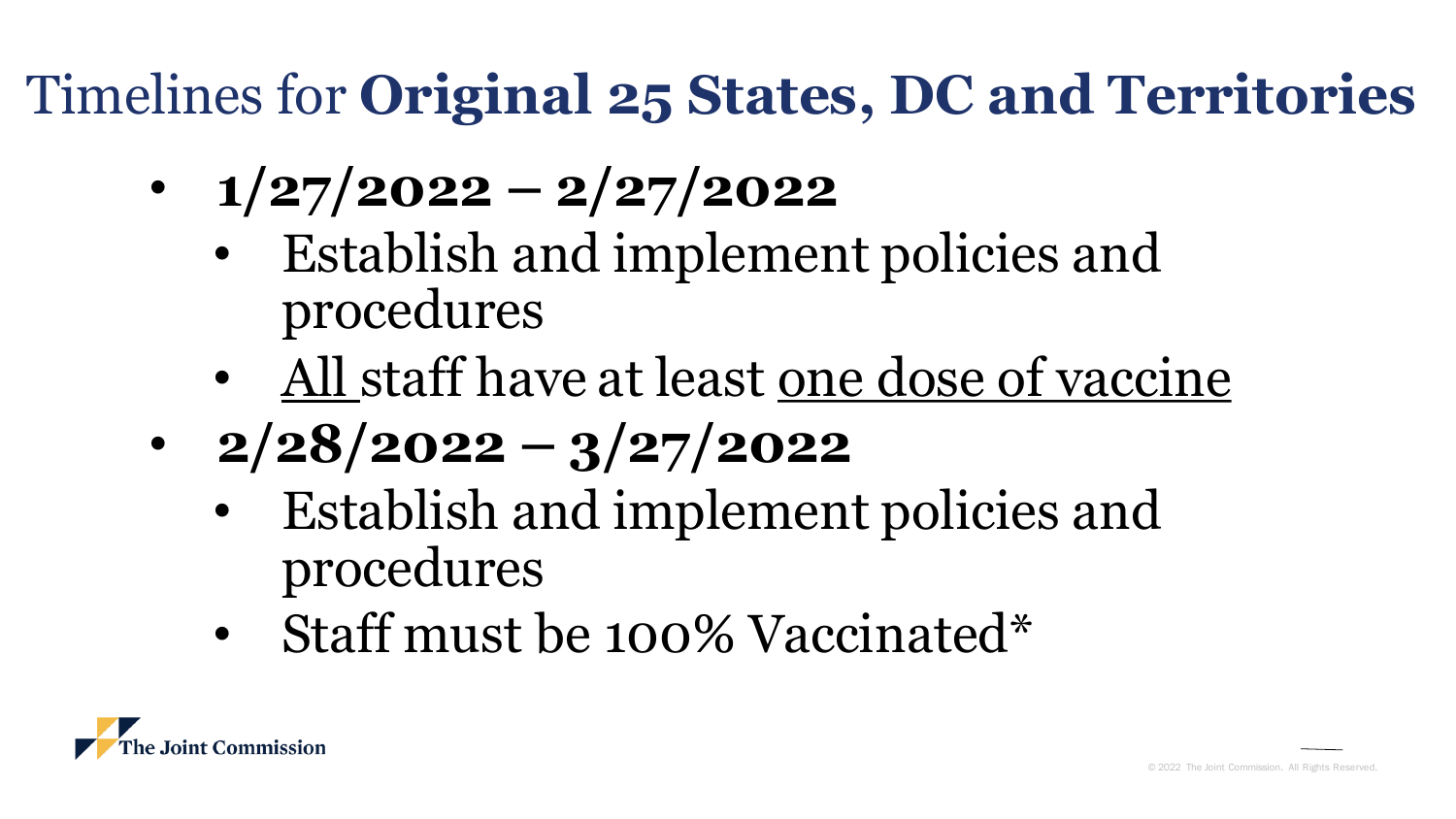#### Timelines for **Additional 24 States**

- **2/14/2022 – 3/14/2022**
	- Establish and implement policies and procedures
	- All staff have at least one dose of vaccine
	- **3/15/2022 – 4/13/2022**
- Establish and implement policies and procedures
- Staff must be 100% Vaccinated\*

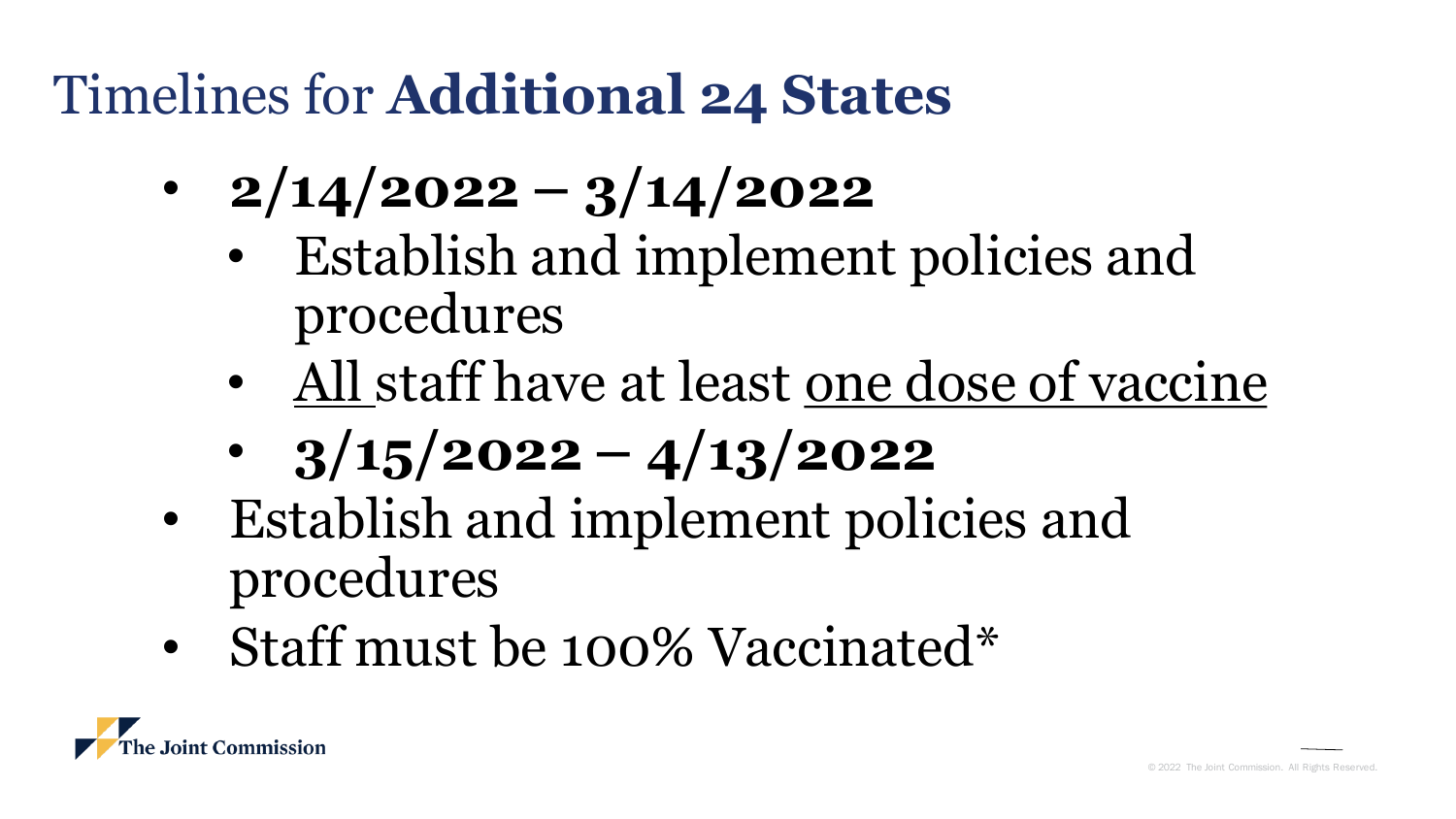#### Timelines for **Texas**

- **2/22/2022 – 3/20/2022**
	- Establish and implement policies and procedures
	- All staff have at least one dose of vaccine
	- **3/21/2022 Forward**
- Establish and implement policies and procedures
- Staff must be 100% vaccinated\*

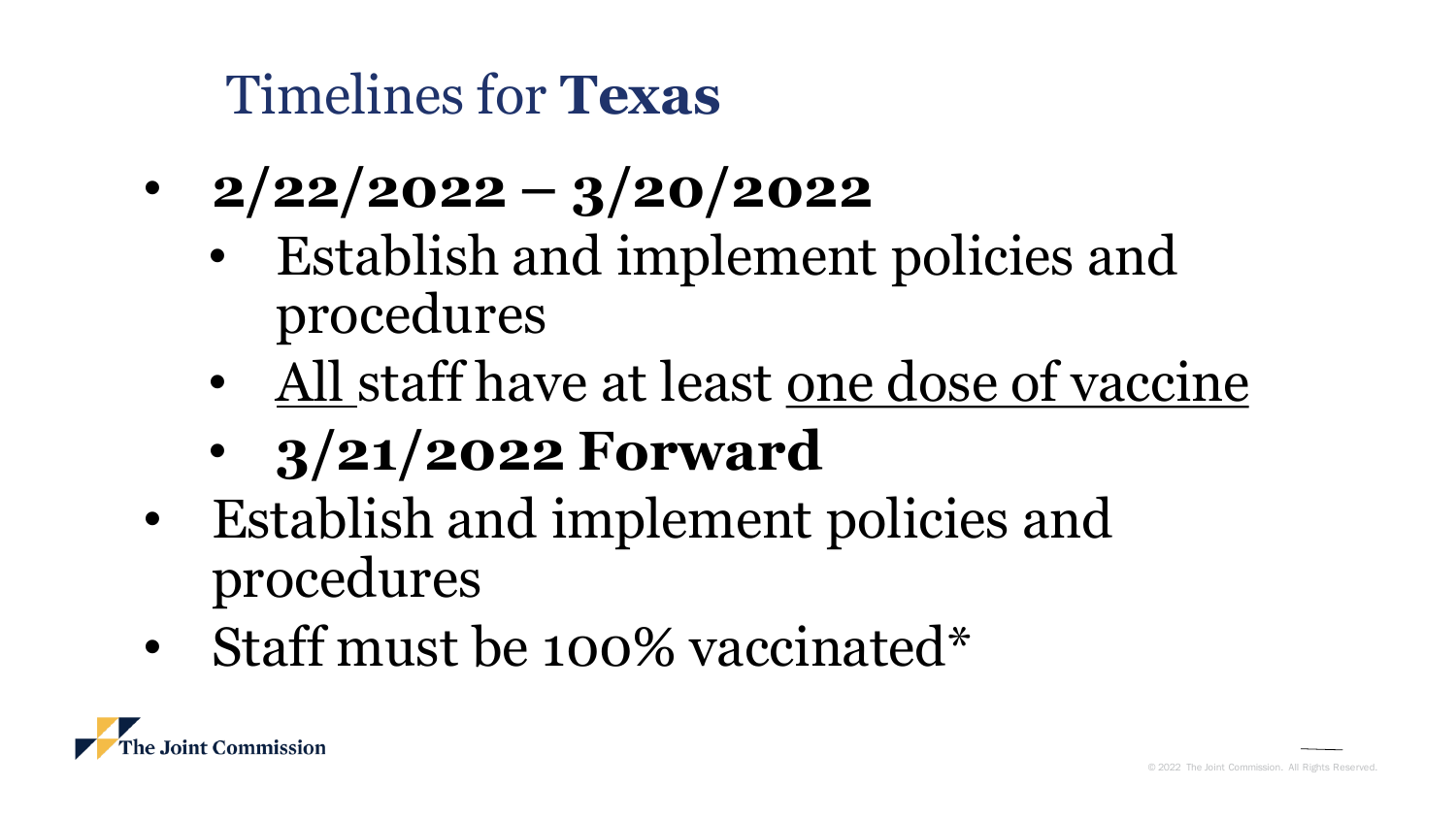#### Please define "complete vaccination series". Does it include the 3rd dose (Pfizer Vaccine)?

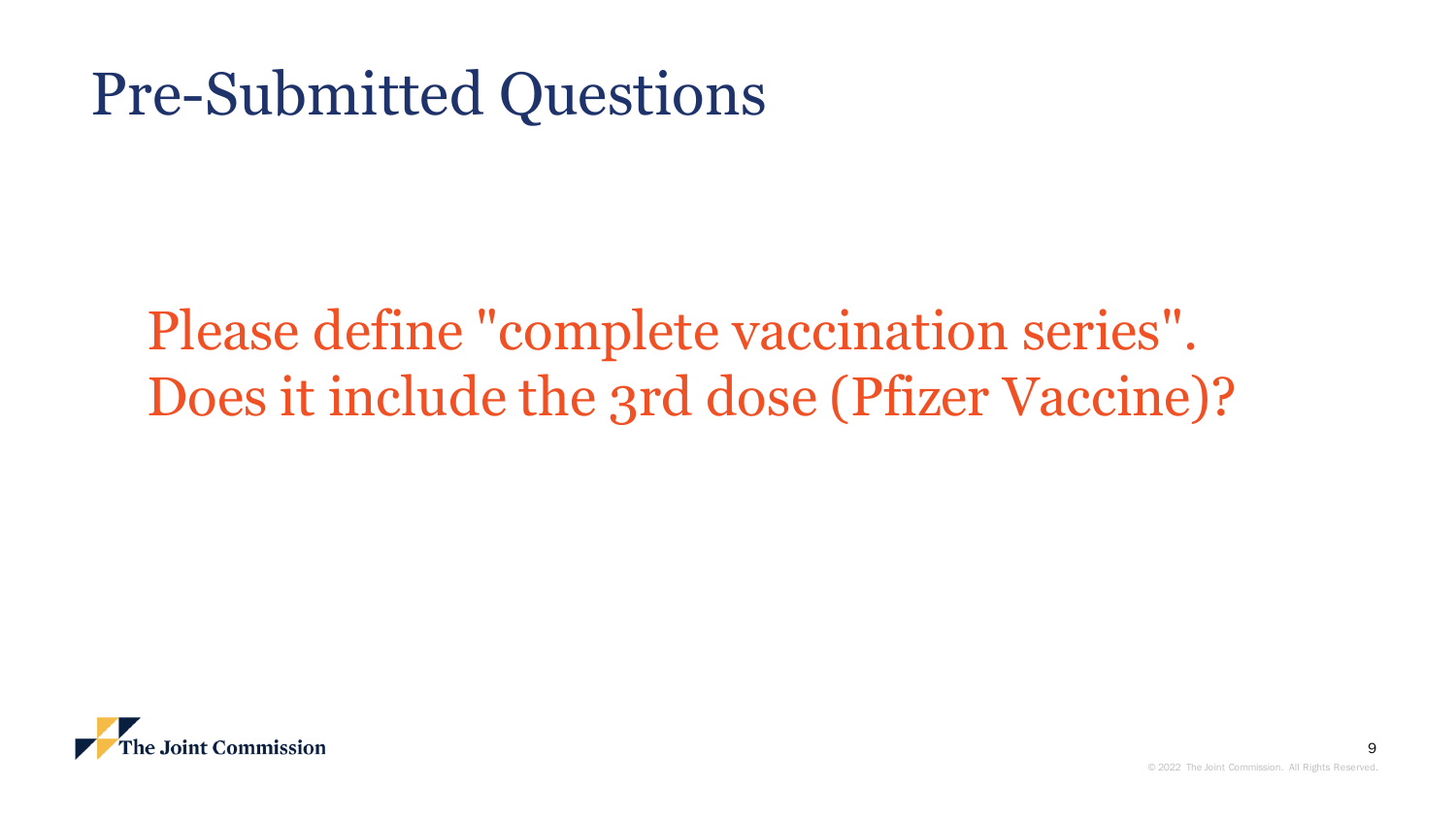#### Current FAQ's

The following is a list of related FAQs:

[COVID-19 CMS Vaccination Requirements -](https://www.jointcommission.org/standards/standard-faqs/hospital-and-hospital-clinics/leadership-ld/000002369/) Applicable Entities [COVID-19 CMS Vaccination Requirements -](https://www.jointcommission.org/standards/standard-faqs/hospital-and-hospital-clinics/leadership-ld/000002370/) Applicable Staff [COVID-19 CMS Vaccination Requirements -](https://www.jointcommission.org/standards/standard-faqs/hospital-and-hospital-clinics/leadership-ld/000002371/) CMS Definition of 'Fully Vaccinated'

[COVID-19 CMS Vaccination Requirements -](https://www.jointcommission.org/standards/standard-faqs/hospital-and-hospital-clinics/leadership-ld/000002372/) Exemptions

[COVID-19 CMS Vaccination Requirements -](https://www.jointcommission.org/standards/standard-faqs/hospital-and-hospital-clinics/leadership-ld/000002373/) Good Faith Efforts

[COVID-19 CMS Vaccination Requirements -](https://www.jointcommission.org/standards/standard-faqs/hospital-and-hospital-clinics/leadership-ld/000002374/) Required Documents, Policies and Procedures

[COVID-19 CMS Vaccination Requirements -](https://www.jointcommission.org/standards/standard-faqs/hospital-and-hospital-clinics/leadership-ld/000002375/) Determination of Compliance

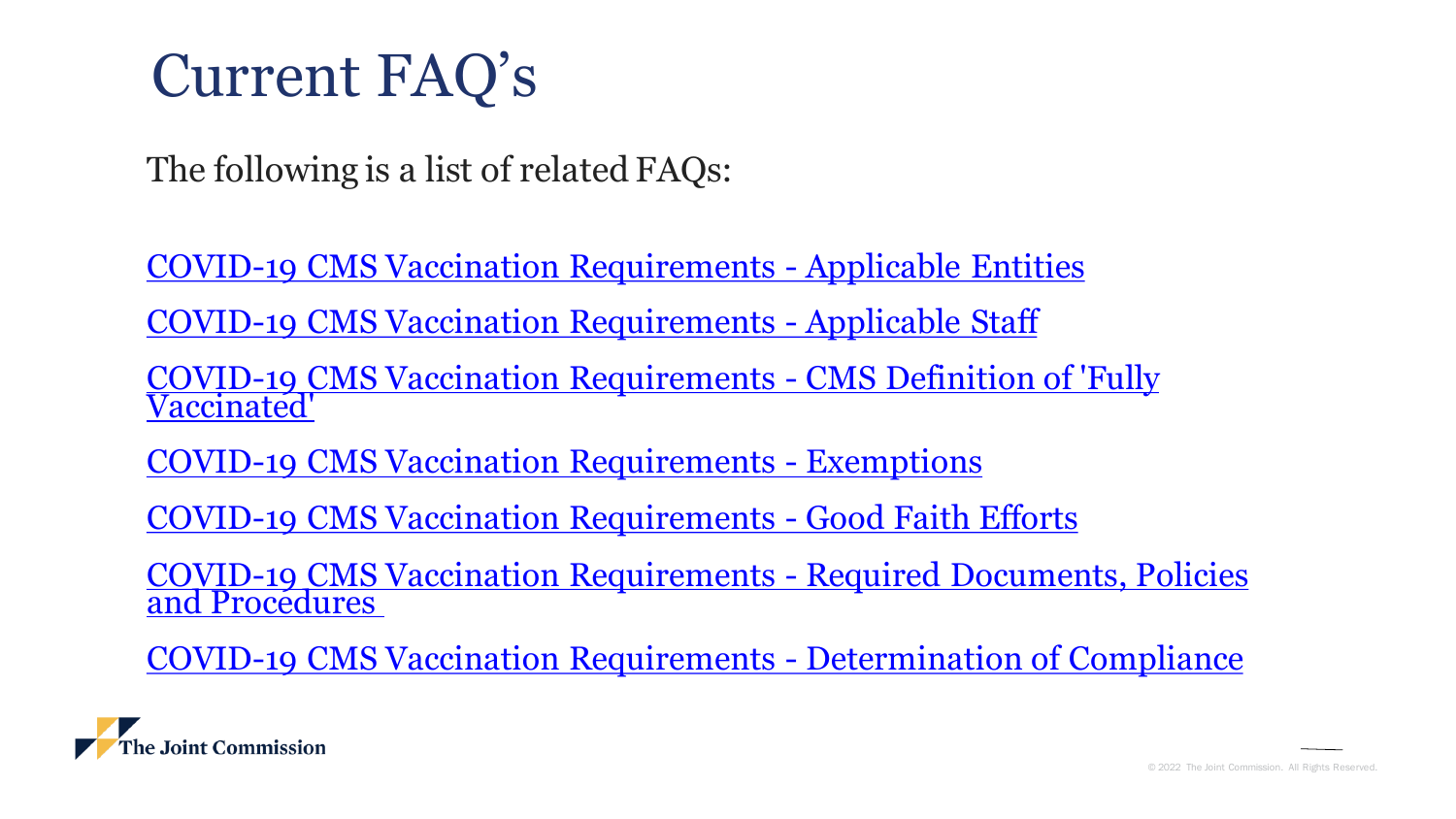# CMS 1135 Waivers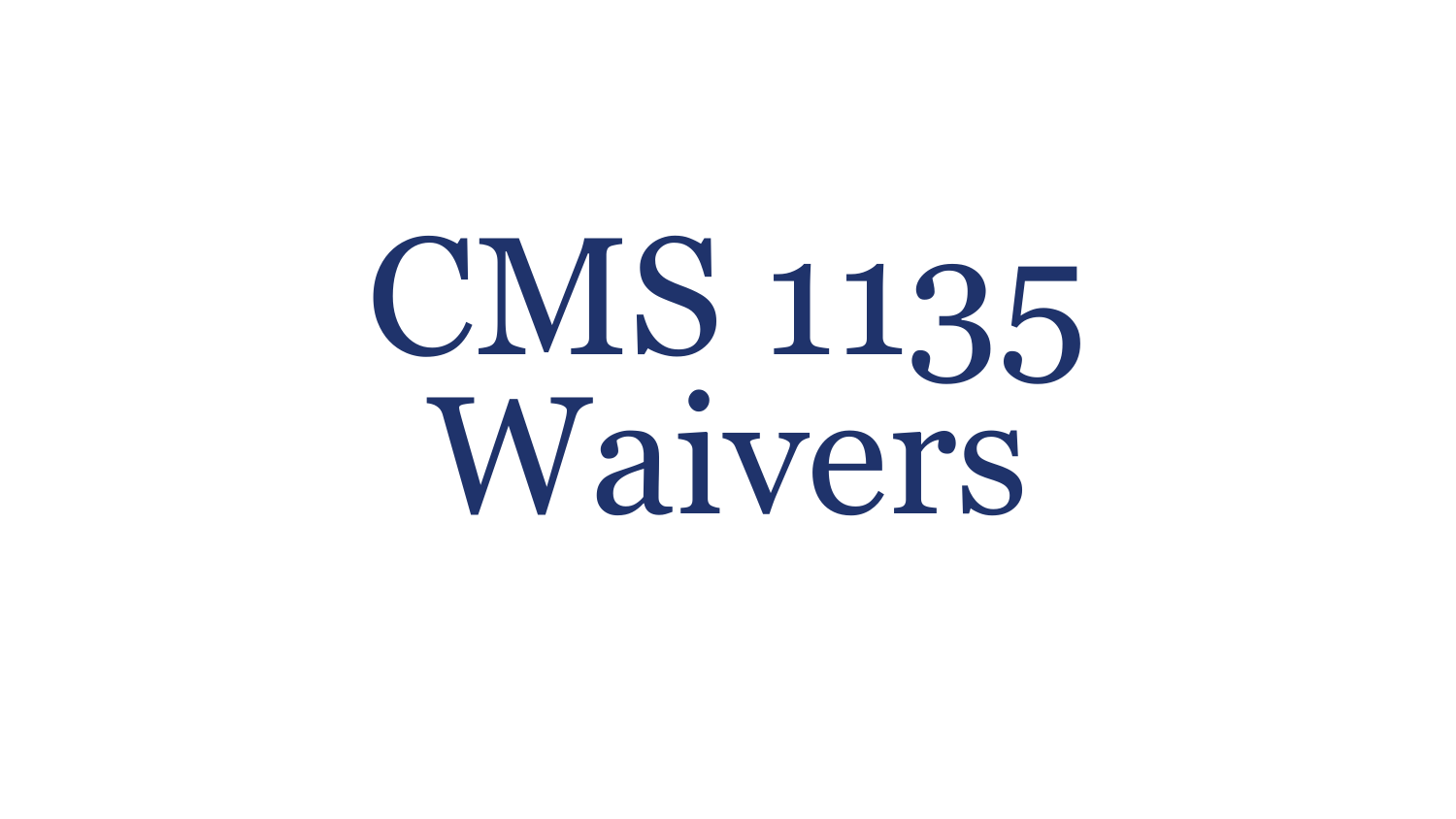#### Are we required to have a COVID-19 policy by The Joint Commission since mandates are lifted?

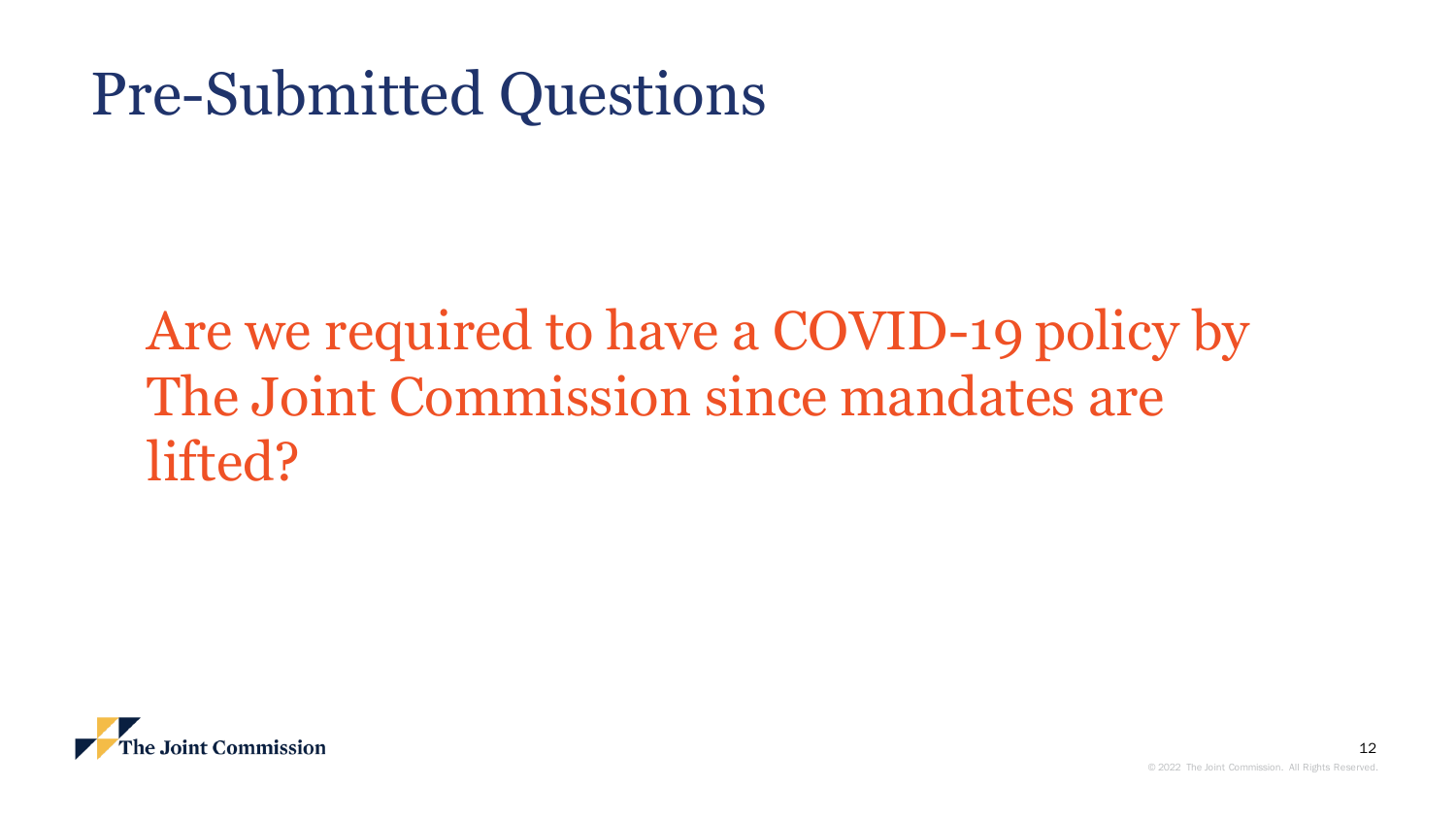#### **Public Health Emergency (PHE) Extension**

**The Department of Health and Human Services released a statement on 04/12/22 stating the PHE was extended**

**The renewal effective date is Saturday 04/16/22 and will last for 90 days**

**This is the ninth extension of the PHE**

**1135 Waivers will remain** in effect during the declared PHE



© 2022 The Joint Commission. All Rights Reserved.

13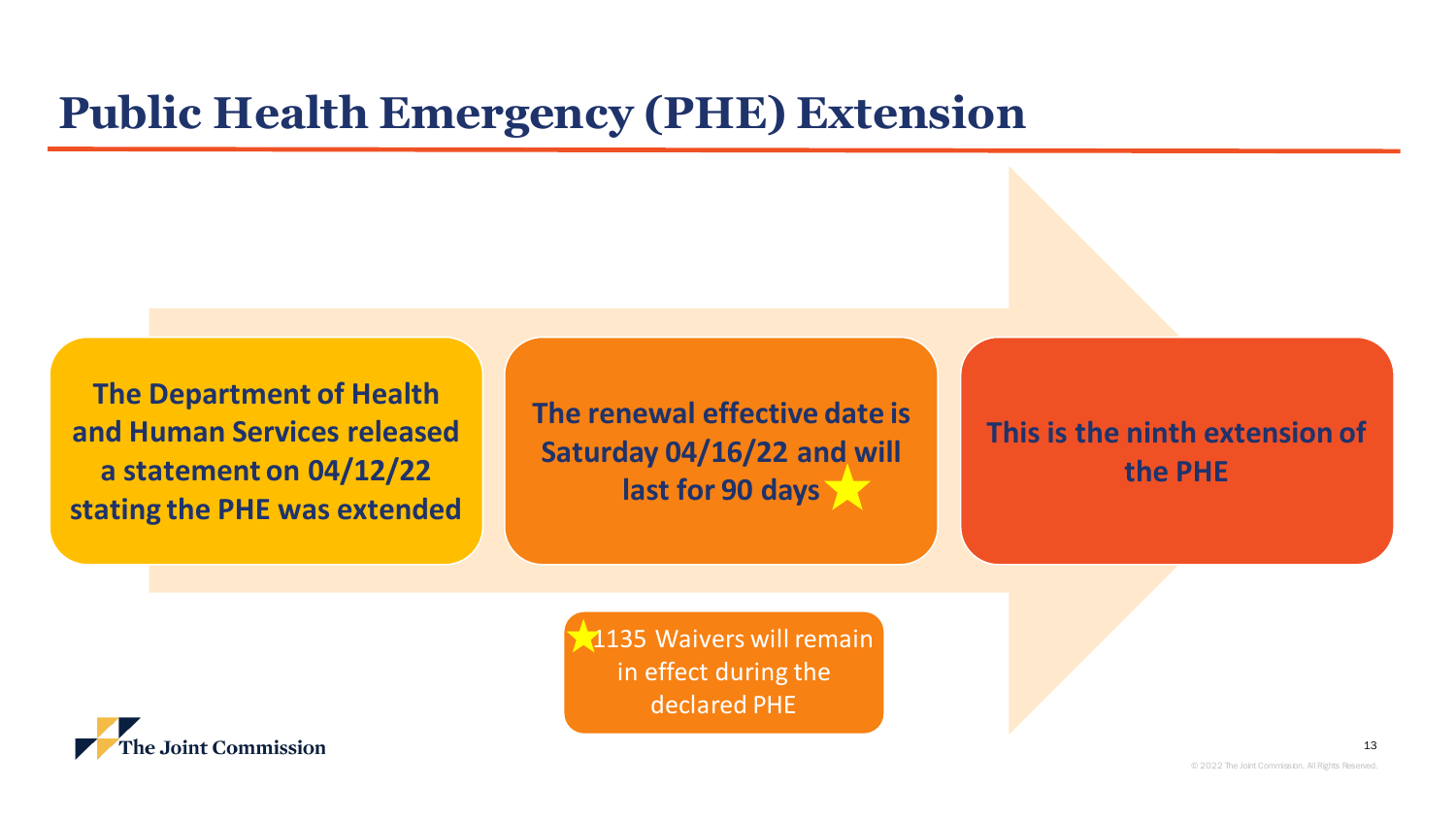

#### **Looking for more information** on CMS 1135 Waivers?

| <b>Continuous Compliance</b><br><b>Survey Process</b><br>> Home                                                                      | <b>Communication</b>                                                                                             | Resources and Tools<br><b>Security Admin</b>                                                                                                                                                                                                                                                                                                                                                                                                                                                                                                                                                                                                                                                                                                                                                                                                                           |
|--------------------------------------------------------------------------------------------------------------------------------------|------------------------------------------------------------------------------------------------------------------|------------------------------------------------------------------------------------------------------------------------------------------------------------------------------------------------------------------------------------------------------------------------------------------------------------------------------------------------------------------------------------------------------------------------------------------------------------------------------------------------------------------------------------------------------------------------------------------------------------------------------------------------------------------------------------------------------------------------------------------------------------------------------------------------------------------------------------------------------------------------|
| <b>Resources</b><br><b>Learn More</b>                                                                                                | <b>Tools</b><br><b>Learn More</b>                                                                                | <b>DASH - Data Analytics for Safe Healthcare</b><br><b>Learn More</b>                                                                                                                                                                                                                                                                                                                                                                                                                                                                                                                                                                                                                                                                                                                                                                                                  |
| • E-dition<br>· Perspectives<br>· Publicity Kit<br><b>• Certificates</b><br>● Oro <sup>™</sup> 2.0 High Reliability Resource Library | <b>. Targeted Solutions Tool®</b><br>● Oro <sup>™</sup> 2.0 High Reliability Organizational<br><b>Assessment</b> | · Accelerate PI                                                                                                                                                                                                                                                                                                                                                                                                                                                                                                                                                                                                                                                                                                                                                                                                                                                        |
|                                                                                                                                      | Tools                                                                                                            | Tools - Learn More                                                                                                                                                                                                                                                                                                                                                                                                                                                                                                                                                                                                                                                                                                                                                                                                                                                     |
|                                                                                                                                      | <b>Learn More</b>                                                                                                | Tackle your organization's challenges using Joint Commission tools and resources. Read More                                                                                                                                                                                                                                                                                                                                                                                                                                                                                                                                                                                                                                                                                                                                                                            |
|                                                                                                                                      |                                                                                                                  | * Impact of CMS 1135 Blanket Waivers and Joint Commission Requirement Extensions- As an<br>accrediting organization, the Joint Commission continues to work closely with CMS on potential waivers<br>and extensions of CMS regulatory requirements. Listed below are documents that provide specific Joint<br>Commission guidance on the standards that were impacted by the CMS 1135 waivers. In addition, we<br>continue to publish Frequently Asked Questions related to the COVID-19 Pandemic that may assist<br>your organization. Also, we have the Joint Commission Coronavirus website, which provides an<br>assimilation of resources for our accredited organizations. Please check back frequently, as the<br>documents below will be updated to reflect additional waivers issued by CMS and any further updates<br>related to Joint Commission standards. |
|                                                                                                                                      |                                                                                                                  | CAH DOC (last updated 5/12/2020)                                                                                                                                                                                                                                                                                                                                                                                                                                                                                                                                                                                                                                                                                                                                                                                                                                       |
|                                                                                                                                      |                                                                                                                  | HAP DOC (last updated 5/12/2020)                                                                                                                                                                                                                                                                                                                                                                                                                                                                                                                                                                                                                                                                                                                                                                                                                                       |
|                                                                                                                                      |                                                                                                                  |                                                                                                                                                                                                                                                                                                                                                                                                                                                                                                                                                                                                                                                                                                                                                                                                                                                                        |
|                                                                                                                                      |                                                                                                                  | OME DOC (last updated 5/12/2020)<br>OME DOC: IP Hospice (last updated 5/12/2020)                                                                                                                                                                                                                                                                                                                                                                                                                                                                                                                                                                                                                                                                                                                                                                                       |

Accredited organizations can learn more by visiting Resources and Tools > Tools > Learn More in their Joint Commission Connect<sup>®</sup> extranet site.

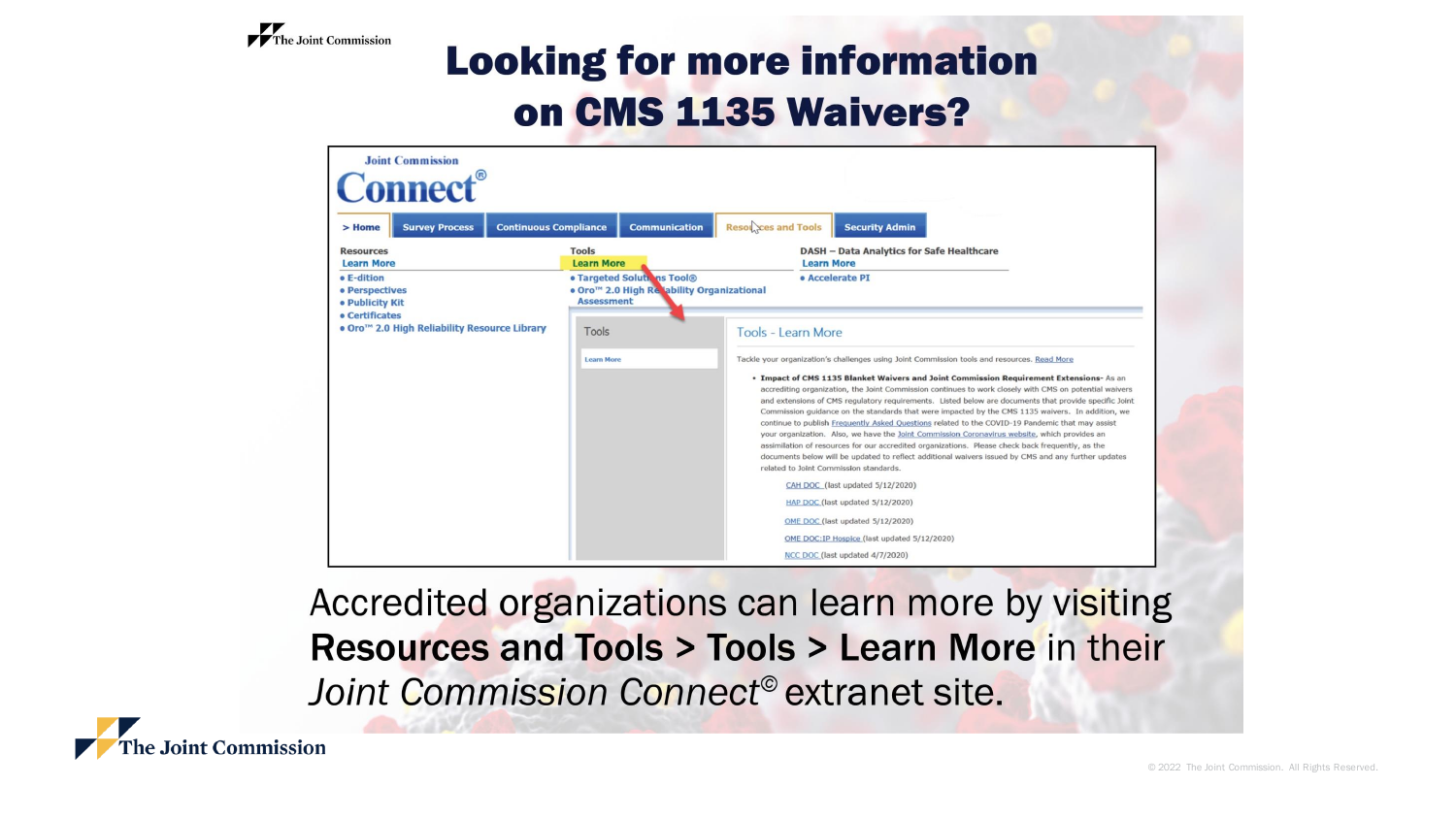## Infection Control Practices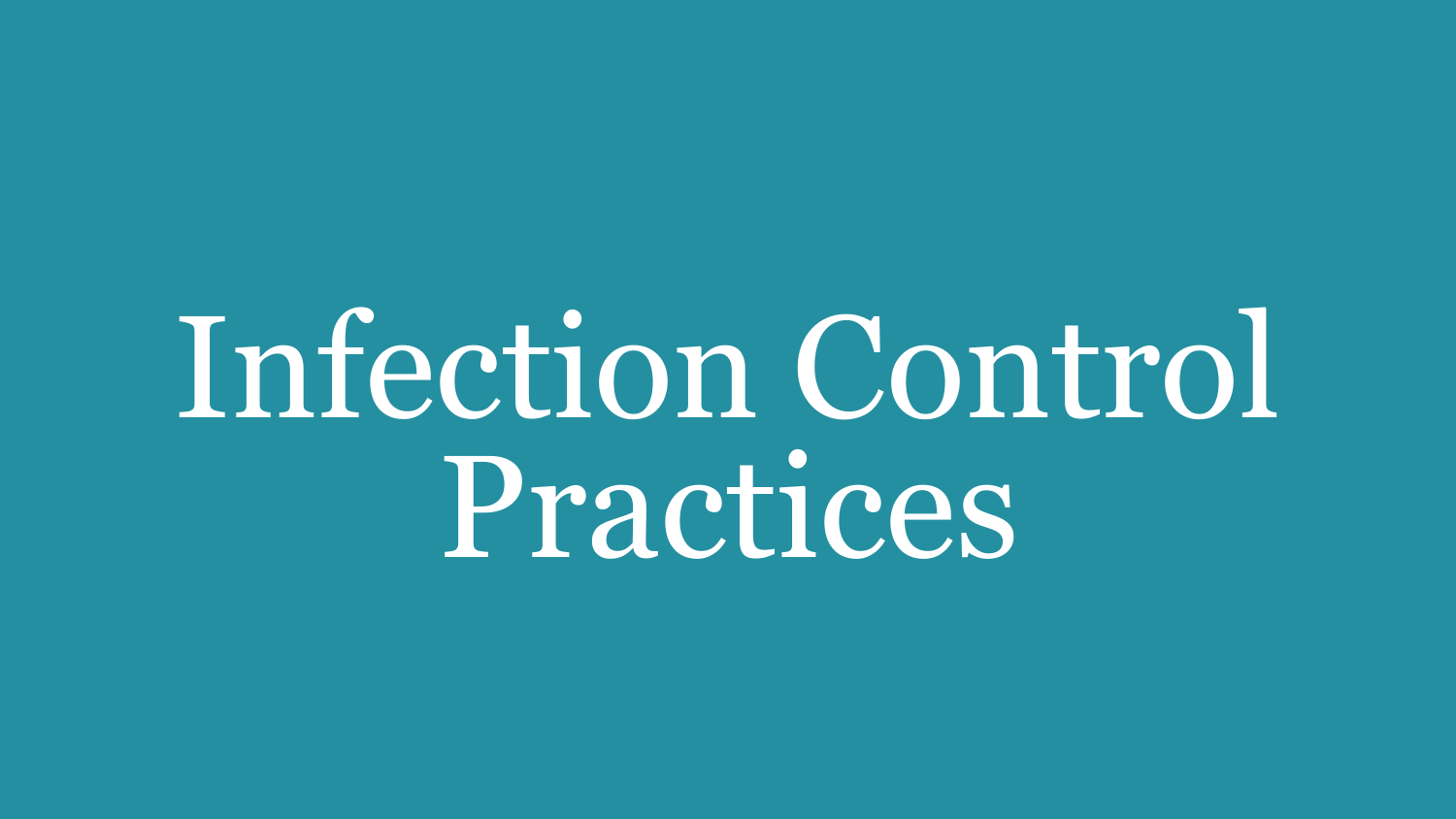Does The Joint Commission require mandatory COVID-19 infection control procedures specifically for behavioral health organizations? If so, what are those procedures?

Where can I find COVID-19 precautions that are up to date?

#### **Resources:**

Interim Infection Prevention and Control Recommendations for Healthcare Personnel During the Coronavirus Disease 2019 (COVID-19) Pandemic

[https://www.cdc.gov/coronavirus/2019-ncov/hcp/infection-control-recommendations.html\](https://www.cdc.gov/coronavirus/2019-ncov/hcp/infection-control-recommendations.html/)

CMS COVID-19 Infection Control for Psychiatric and Intermediate Care Facilities for Individuals with Intellectual Disabilities (ICFs/IID) <https://www.cms.gov/files/document/qso-21-07-psych-hospital-prtf-icf-iid.pdf>

SAMHSA COVID-19:Interim Considerations for State Psychiatric Hospitals [https://www.samhsa.gov/sites/default/files/covid19-interim-considerations-for-state-psychiatric](https://www.samhsa.gov/sites/default/files/covid19-interim-considerations-for-state-psychiatric-hospitals.pdf)hospitals.pdf

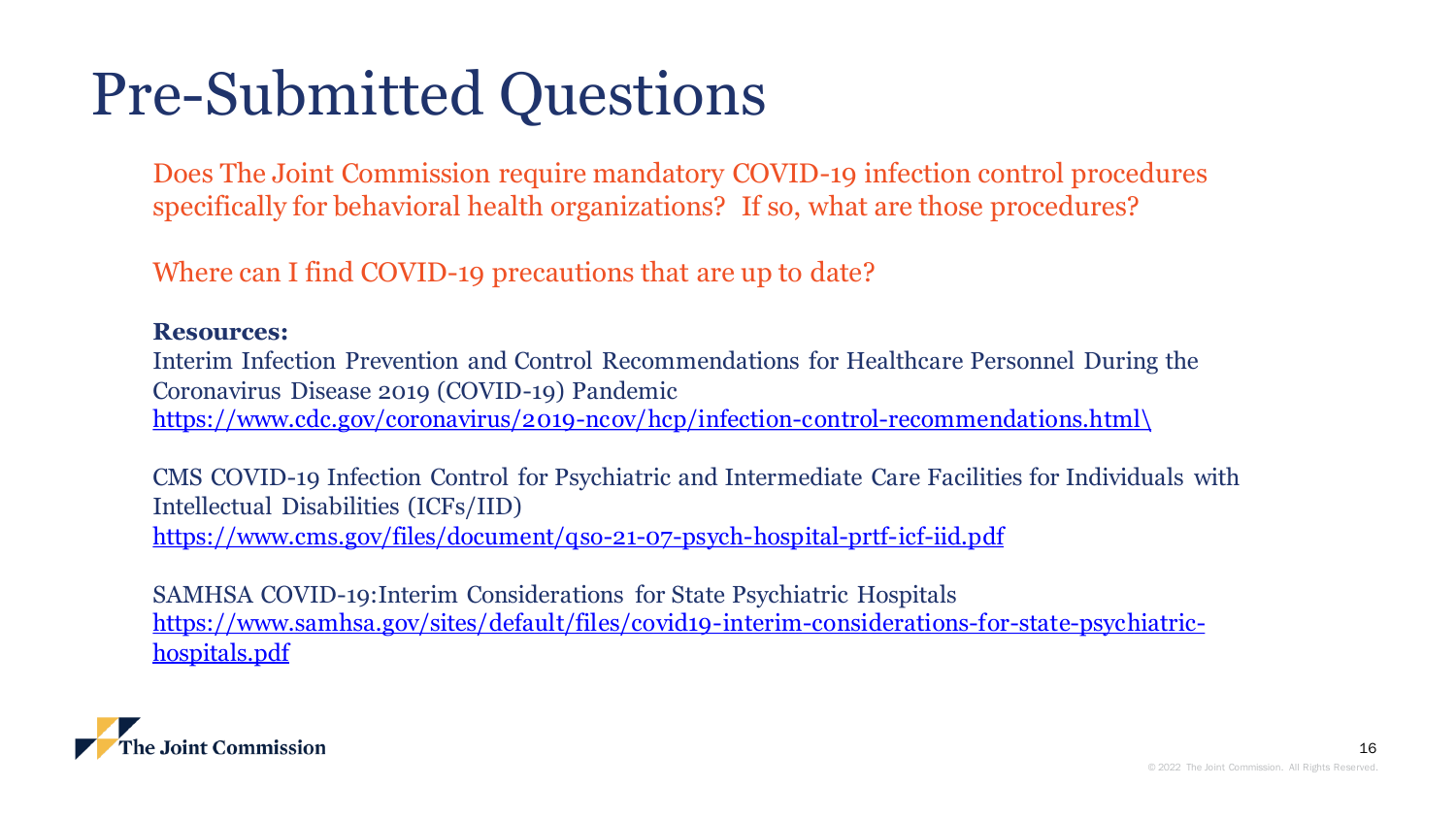Do all direct care staff need fit to be tested for respirators annually?

**Resource:** OSHA Personal Protective Equipment, Respiratory Protection Standard https://www.osha.gov/laws[regs/regulations/standardnumber/1910/1910.134](https://www.osha.gov/laws-regs/regulations/standardnumber/1910/1910.134)

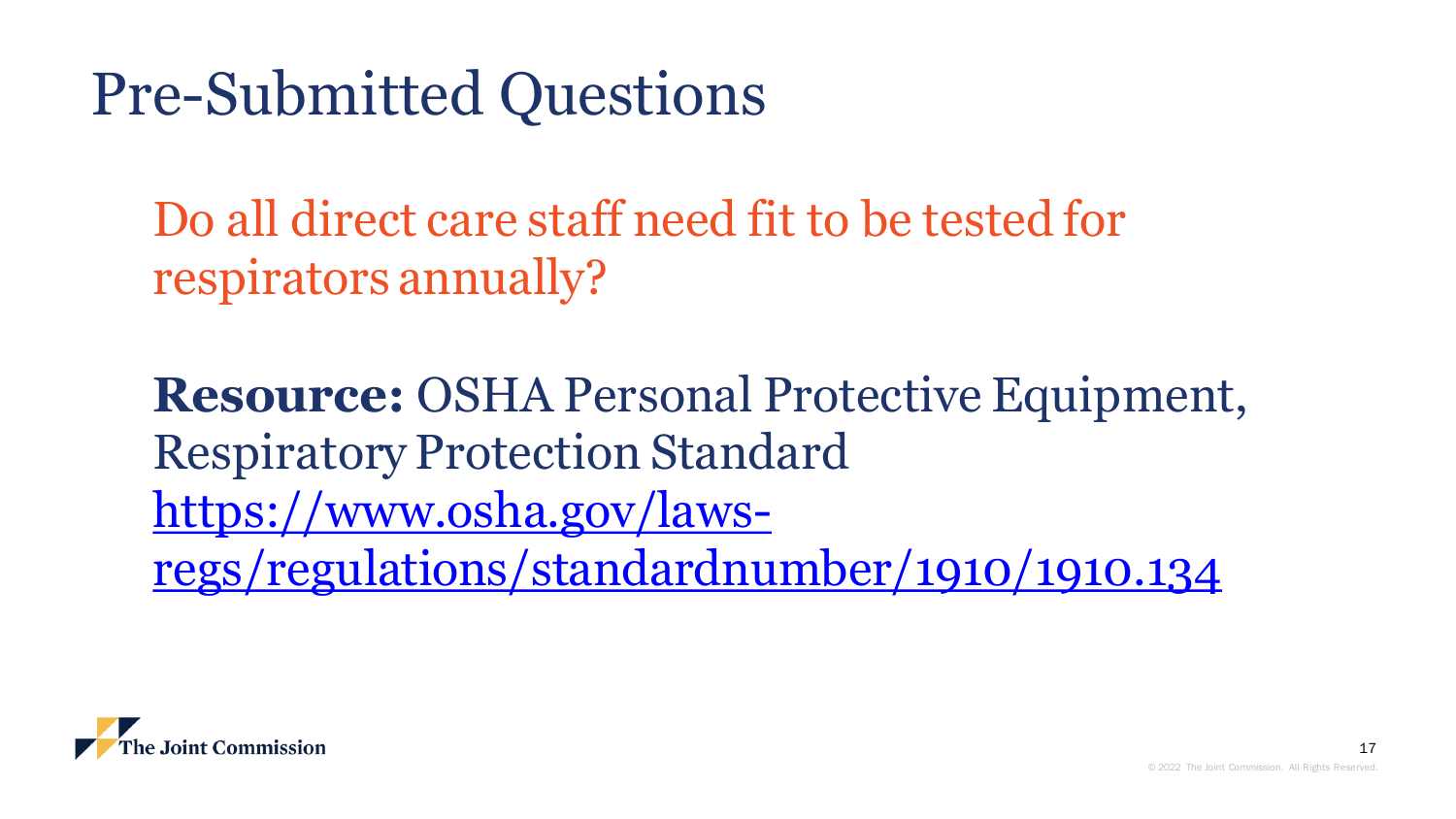## Can we use non alcohol sanitizer against COVID-19?

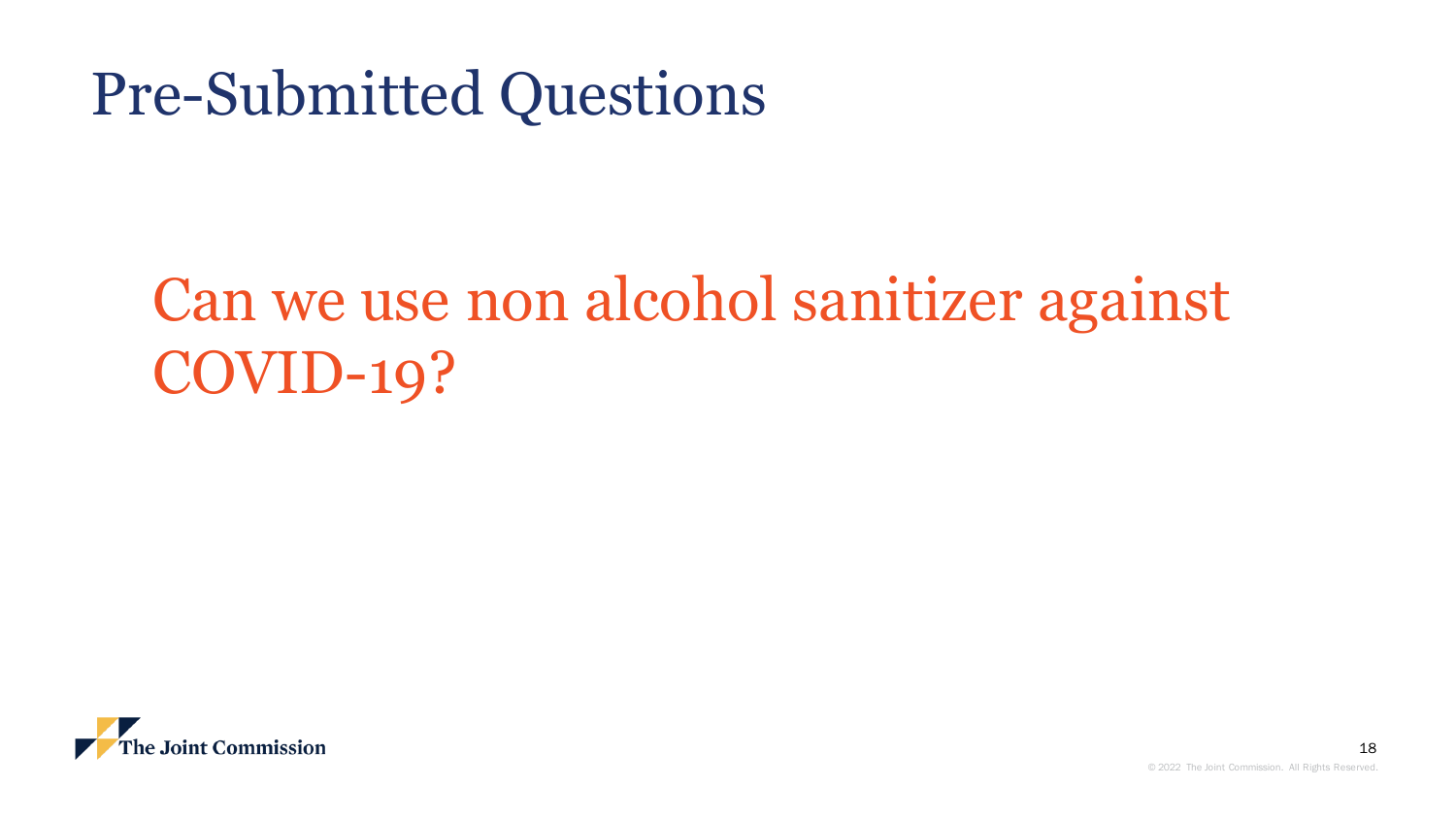Are organizations continuing to practice COVID-19 screenings and the use of face masks at clinics?

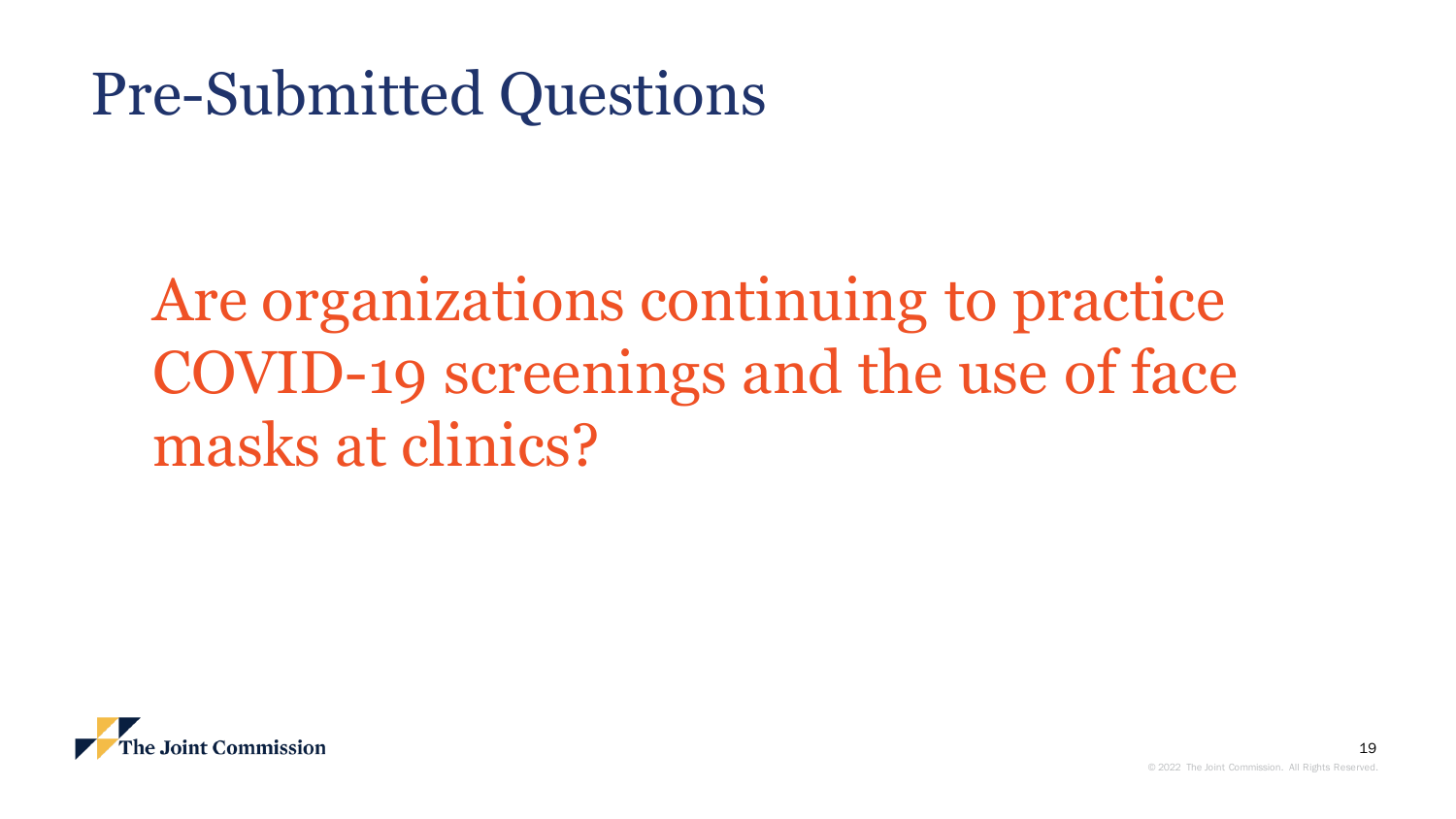## What is the process for reporting a COVID-19 positive patient?

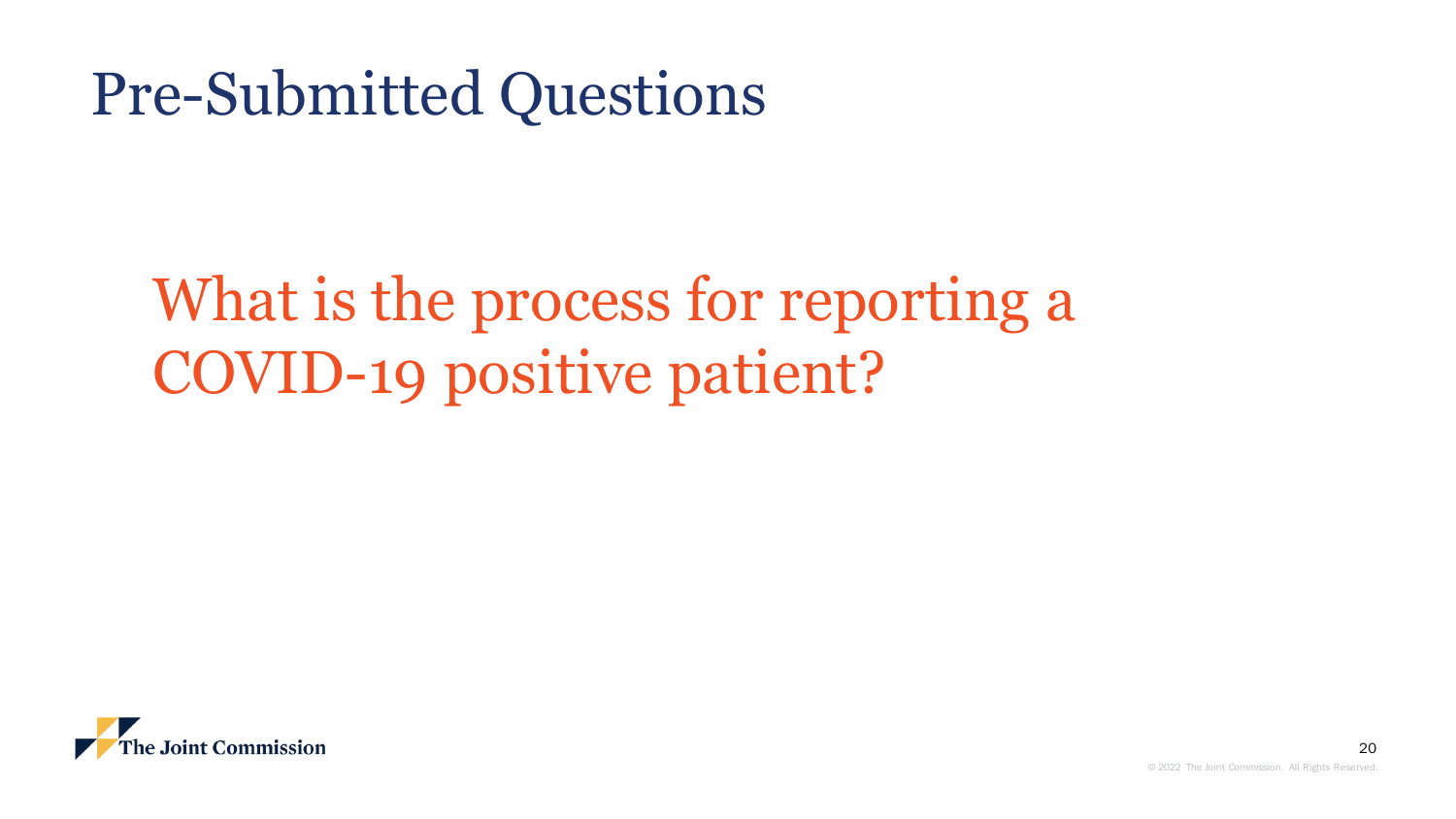

# Recovery and The Joint Commission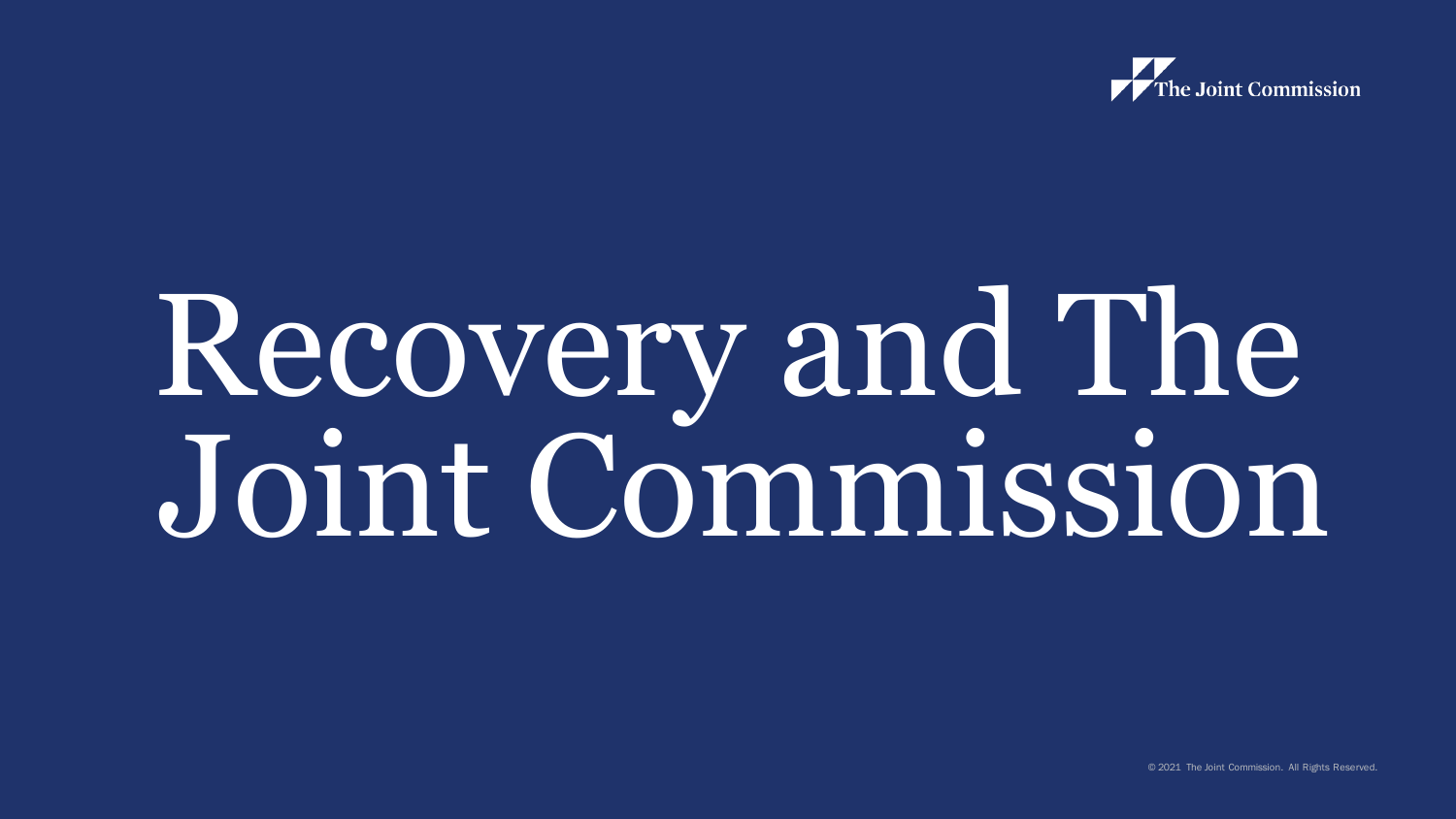#### Frequent questions you've submitted

- Will I have an Onsite or Offsite (virtual) survey?
- How or when will we get a survey?
- What type of instruction have you provided to your surveyors?
- What will that survey process look like, any

differences?

• What will the surveyors focus on?

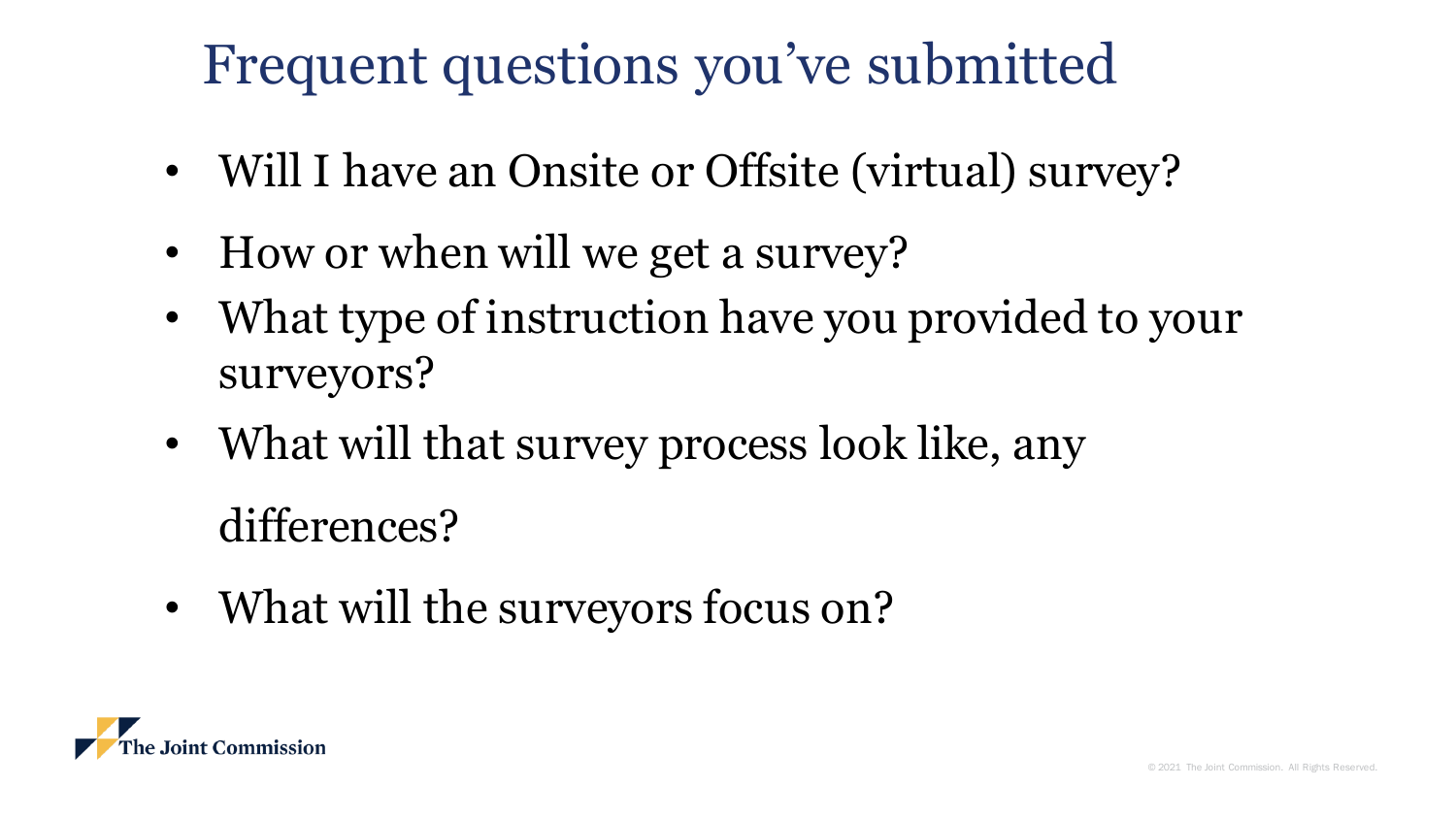#### Onsite survey activity

Onsite survey activity has been ongoing with close monitoring of the rise of COVID-19 and impacts on survey activity.

Organizations should continue to monitor the Notification of Scheduled Events section of the Joint Commission Connect page for notification of the scheduled survey.

We are aware that some surveys are past their due dates, CMS is also aware – we will conduct those surveys when we are able to do so.

We are prioritizing initial and past due organizations.

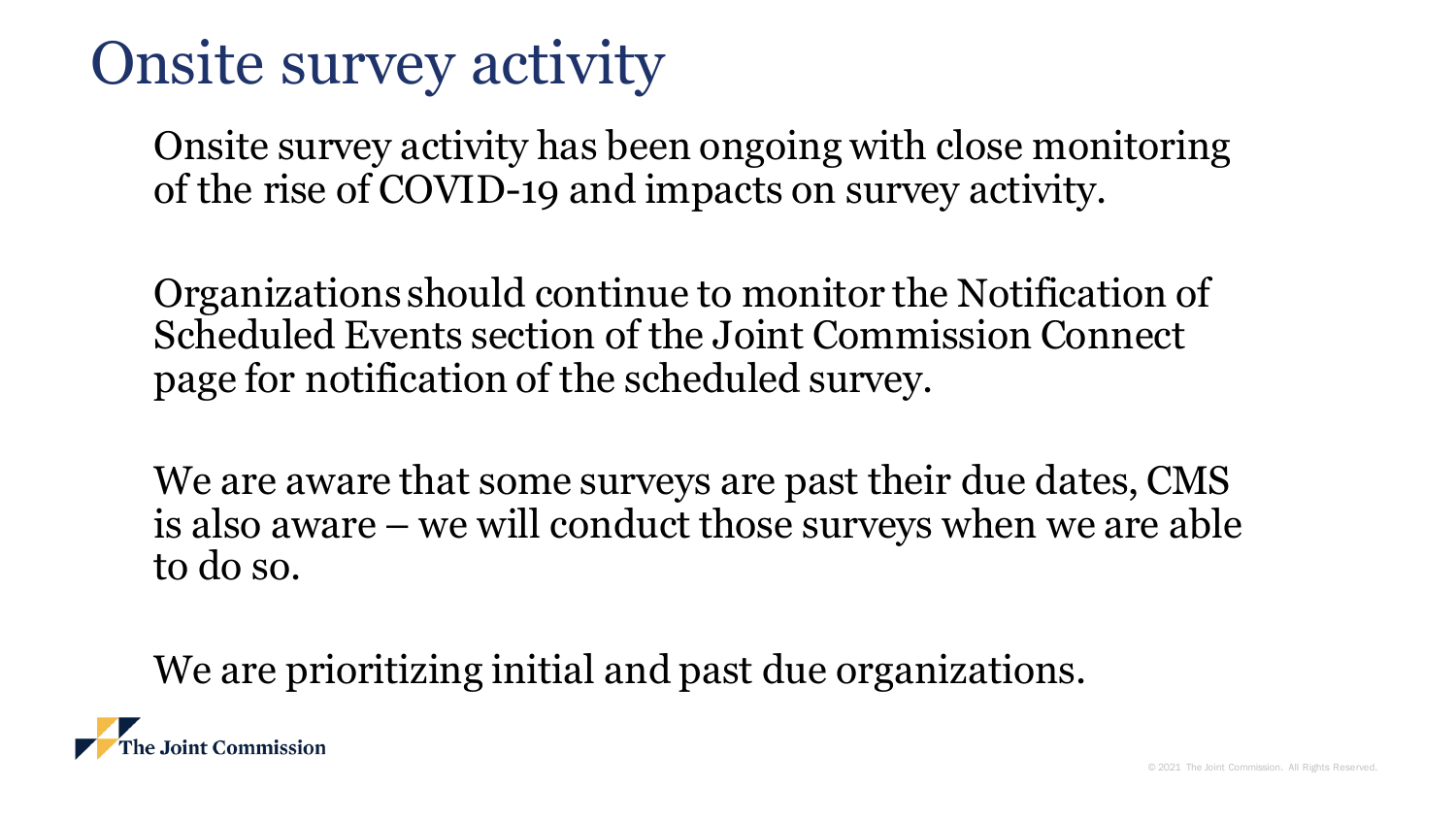## Offsite (virtual) survey

**Offsite (virtual) survey**– we are conducting offsite surveys for Disease Specific Care (DSC), free-standing Behavioral Health Care (BHC) programs, telehealth and sleep centers.

− We continue to monitor COVID/variant cases and retain the ability to expand to more offsite surveys for other programs if necessary; however, our primary focus is onsite surveys when possible

What is an offsite survey?

- Utilization of Secure Zoom technology for the survey and facility review accessed through the agenda on the Extranet
- Use of a secure SharePoint site for document upload to review presurvey
- Discussions via webcam (Zoom)
- Review of processes and physical environment via mobile webcam (Zoom)

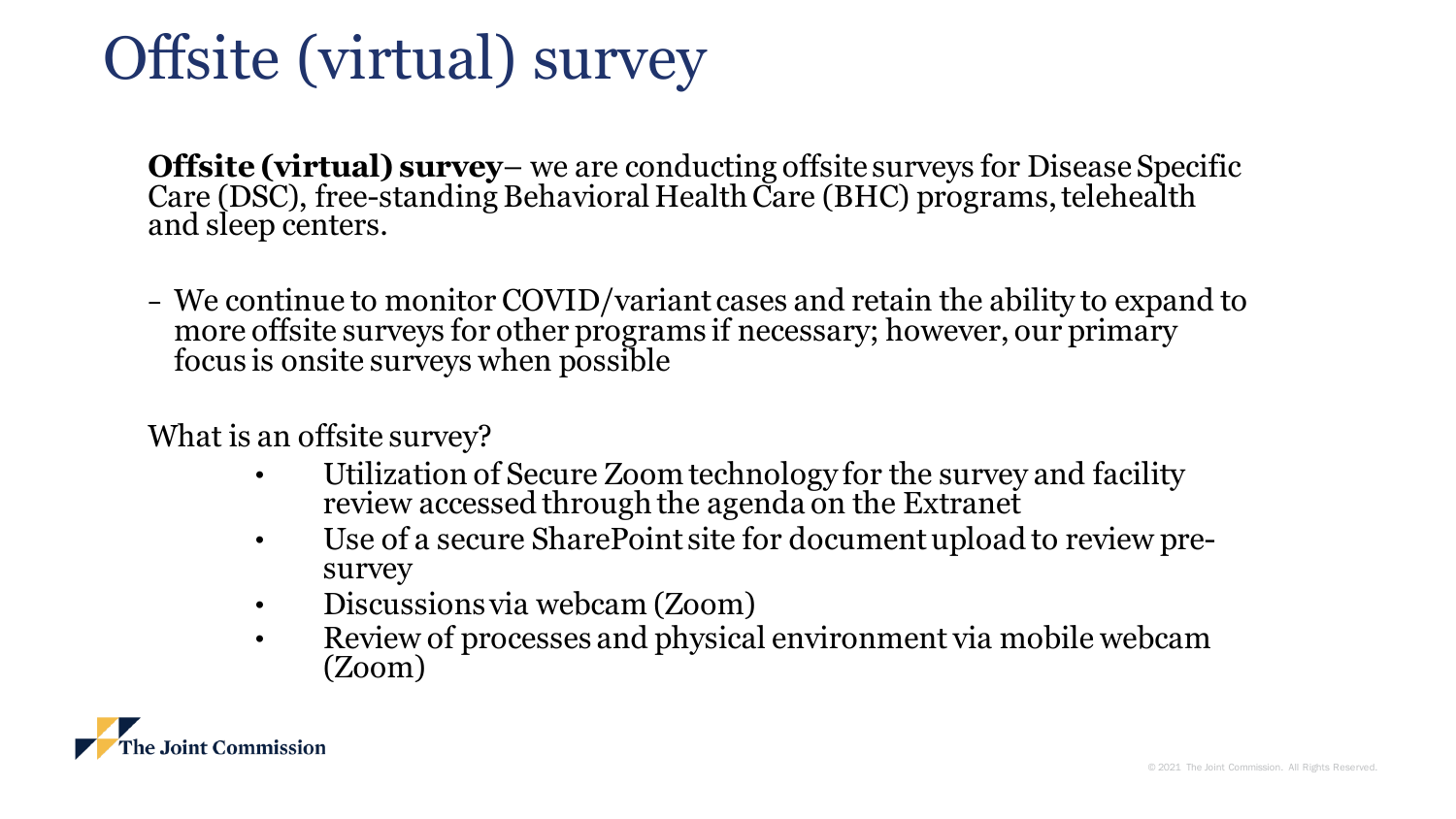#### How do you determine where to conduct onsite surveys?

#### Community Prevalence Dashboard

- Number of COVID-19 cases are lower with less impact to organizations
- Cases/thousand population and new cases within the county
- Determination that Joint Commission staff can travel to area safely and find appropriate accommodations



25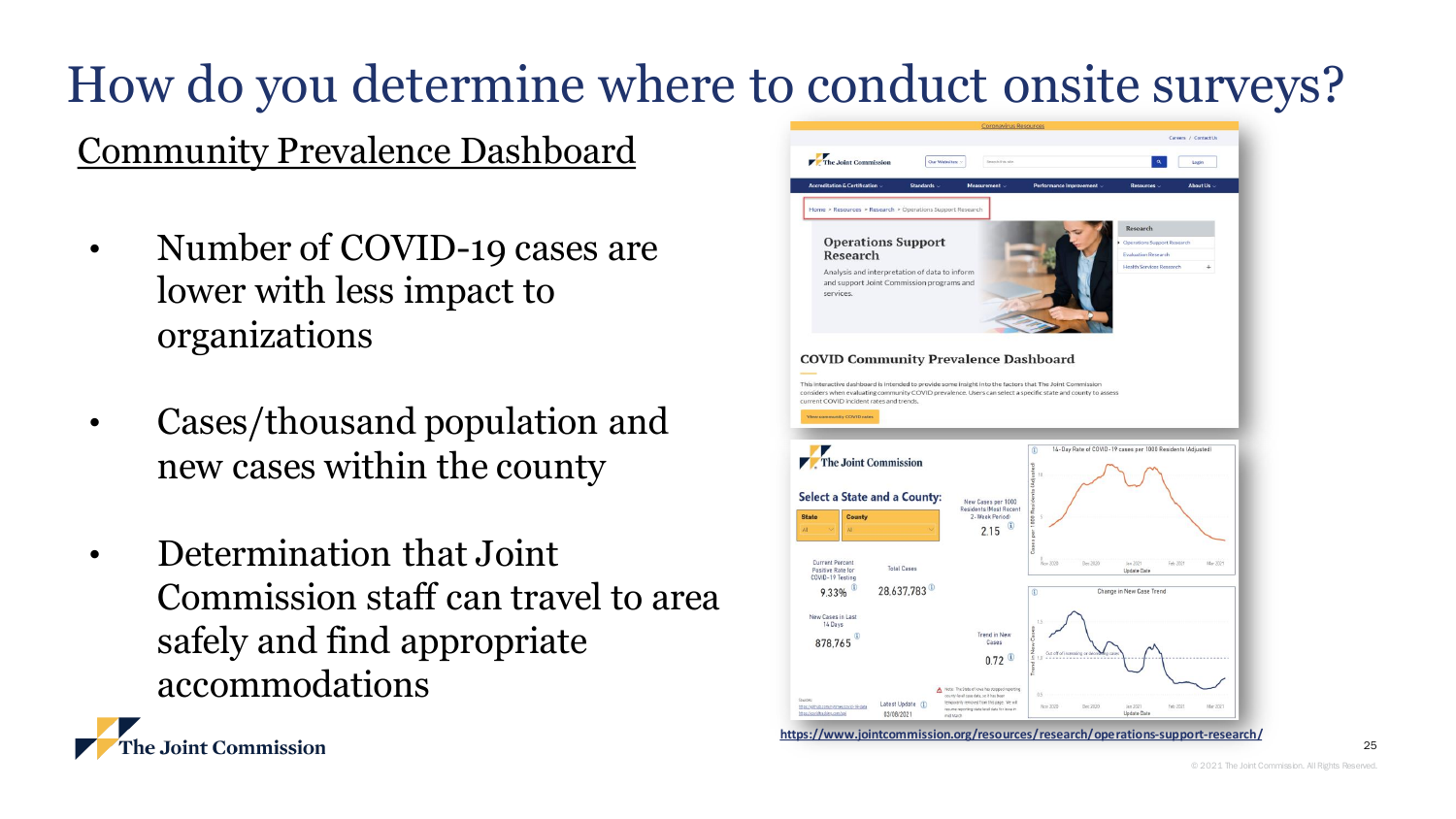#### What instructions have been provided to our surveyors?

- **Follow the most current CDC guidelines**
- Do not travel if you are sick
- Do not travel if you have been in close contact with individuals with known or suspected COVID-19
- Avoid large crowds
- When traveling wear a mask/face covering
- Practice physical distancing
- Practice good hand hygiene

All Joint Commission Surveyors and Reviewers conducting on-site events are fully vaccinated, as defined by CDC.

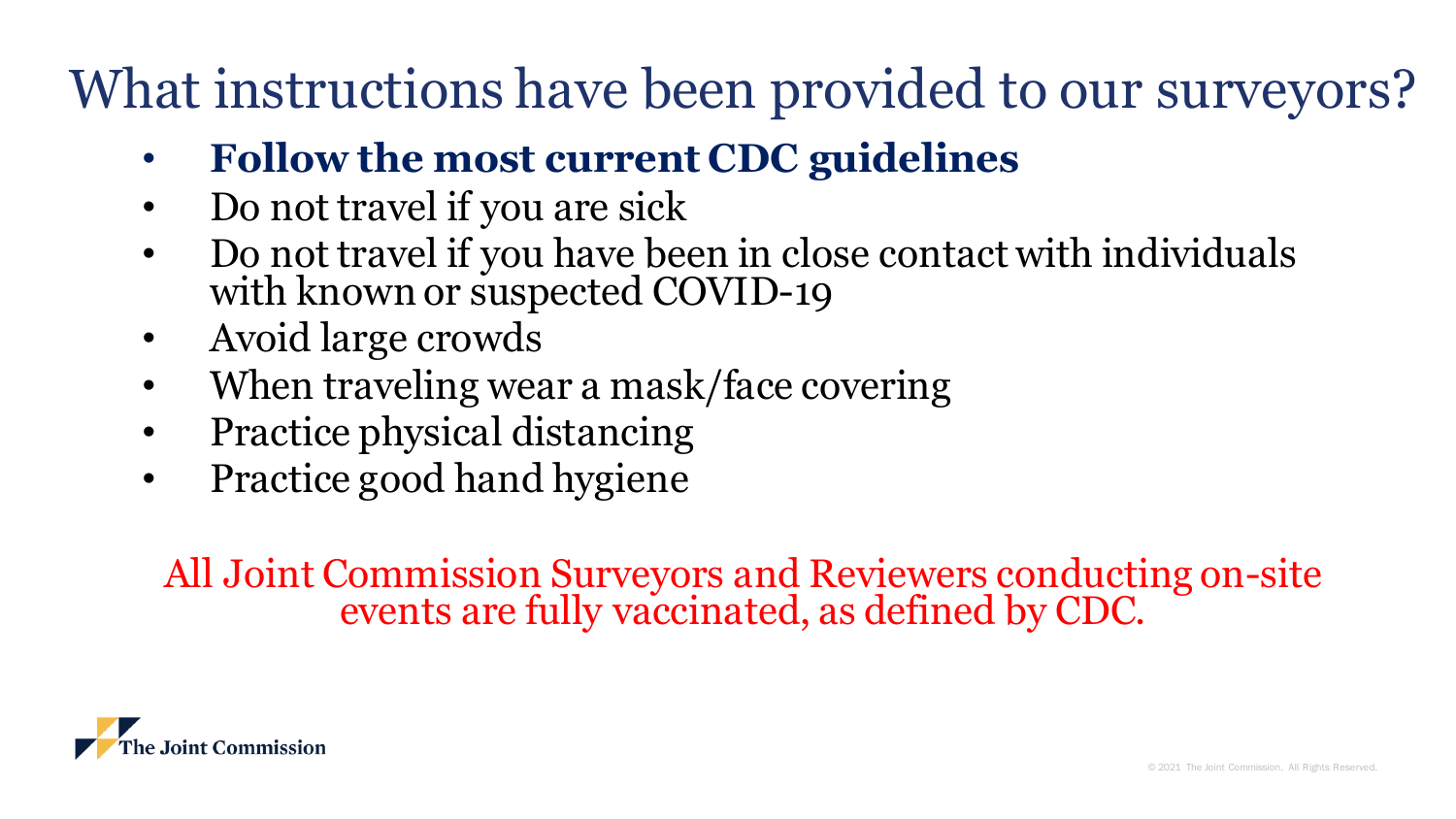#### What instructions have been provided to our surveyors?

- **Review and follow individual state department of health specific travel regulations\*\***
- When onsite wear a medical mask and eye protection is encouraged
- **Follow the organizations' infection prevention and control policies for entry and use of PPE**
- Do NOT enter at risk or confirmed COVID-19 resident rooms
- Do NOT enter rooms where high-risk procedures performed
- The Joint Commission does not have a routine COVID-19 testing program for surveyors

#### *\*\*Joint Commission surveyors are designated as essential workers*

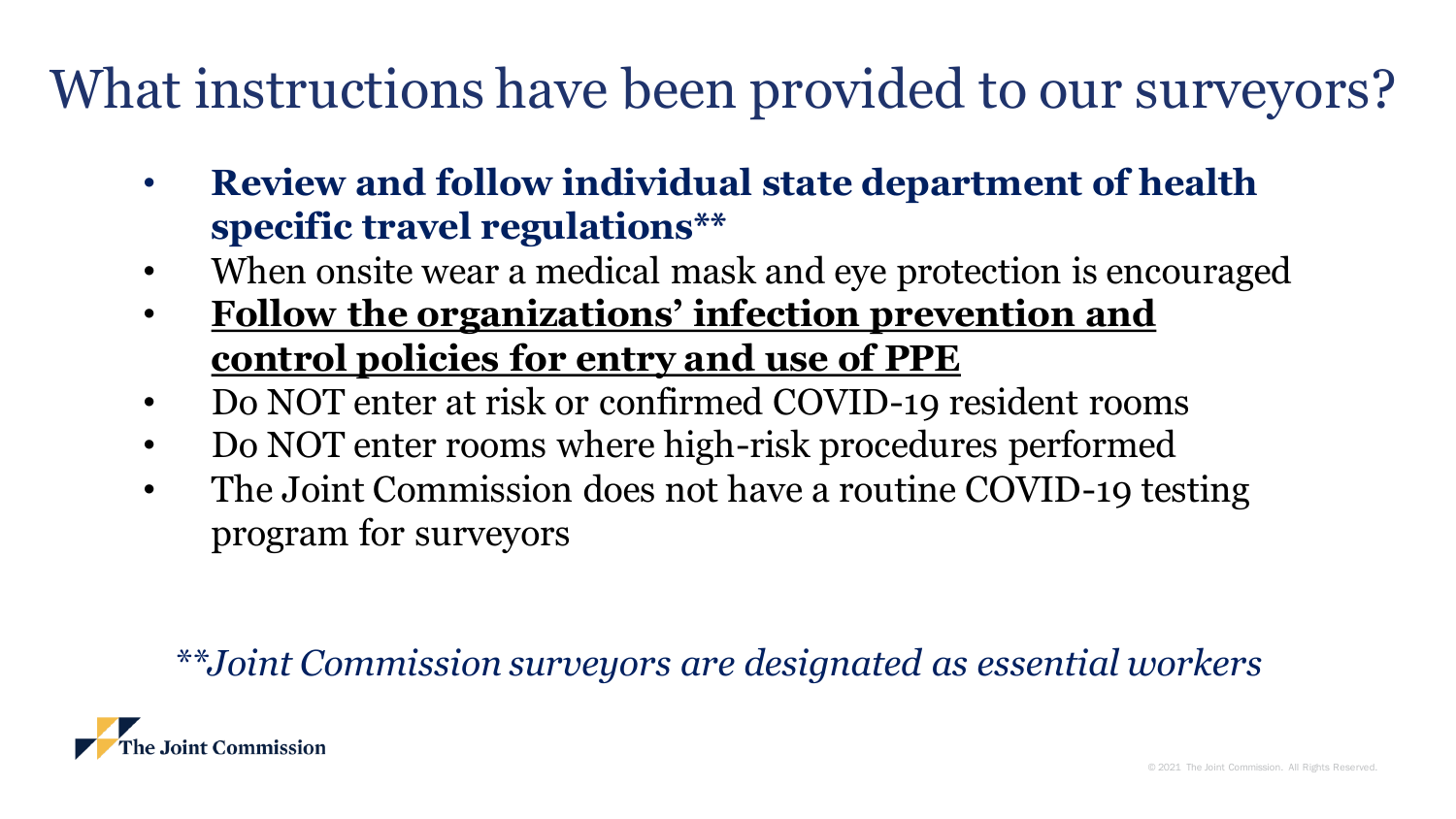#### What has changed about the survey process?

- The survey process and its components will remain the same however here are some guidelines for the survey:
- Limiting the number of individuals in group sessions
- The use of audio or videoconferencing could be incorporated to safely expand the number of attendees for sessions
- Use of masks will be a routine practice
- Maximize the use of technology to eliminate the number of people needed to sit directly next to an individual for an extended period of time. (For example, screen sharing or projecting medical records)
- Interviewing patients and staff by telephone
- Driving in separate cars to offsite or patient homes

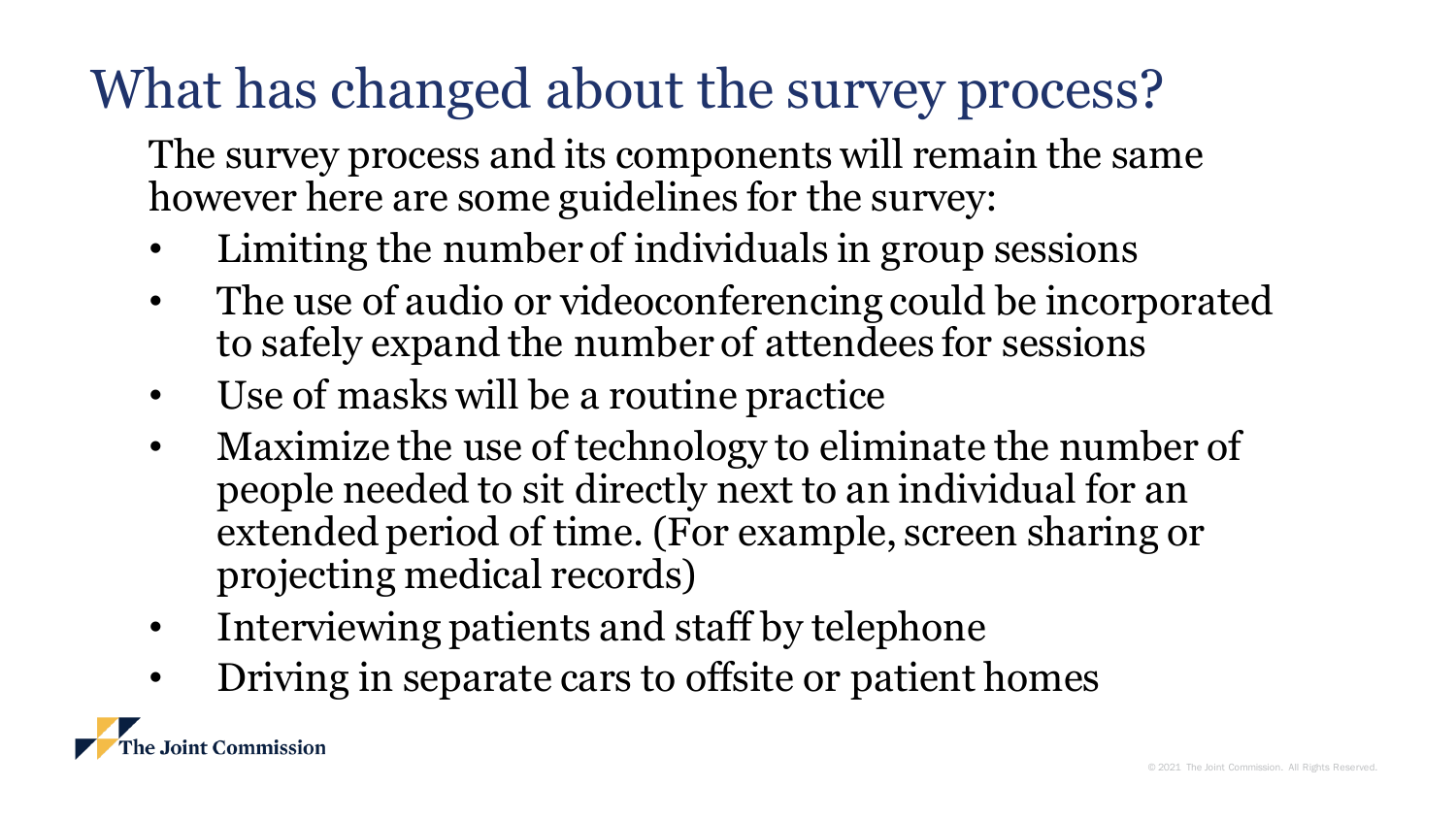## Survey process - continued

- We will NOT Enter at risk or confirmed COVID-19 rooms or homes.
- We will avoid visiting a unit with any confirmed COVID-19 patients when possible.
- Limited physical review of high risk and aerosol generating procedures
- Consider using a simulation and/or distant review of certain activities/procedures
- Practice social/physical distancing during the survey
- Follow "PPE" and risk reduction strategies as established by the CDC
- Limit attendance at group sessions e.g., opening, briefings, system tracers
- Limiting observers or scribes to avoid additional exposure during the survey

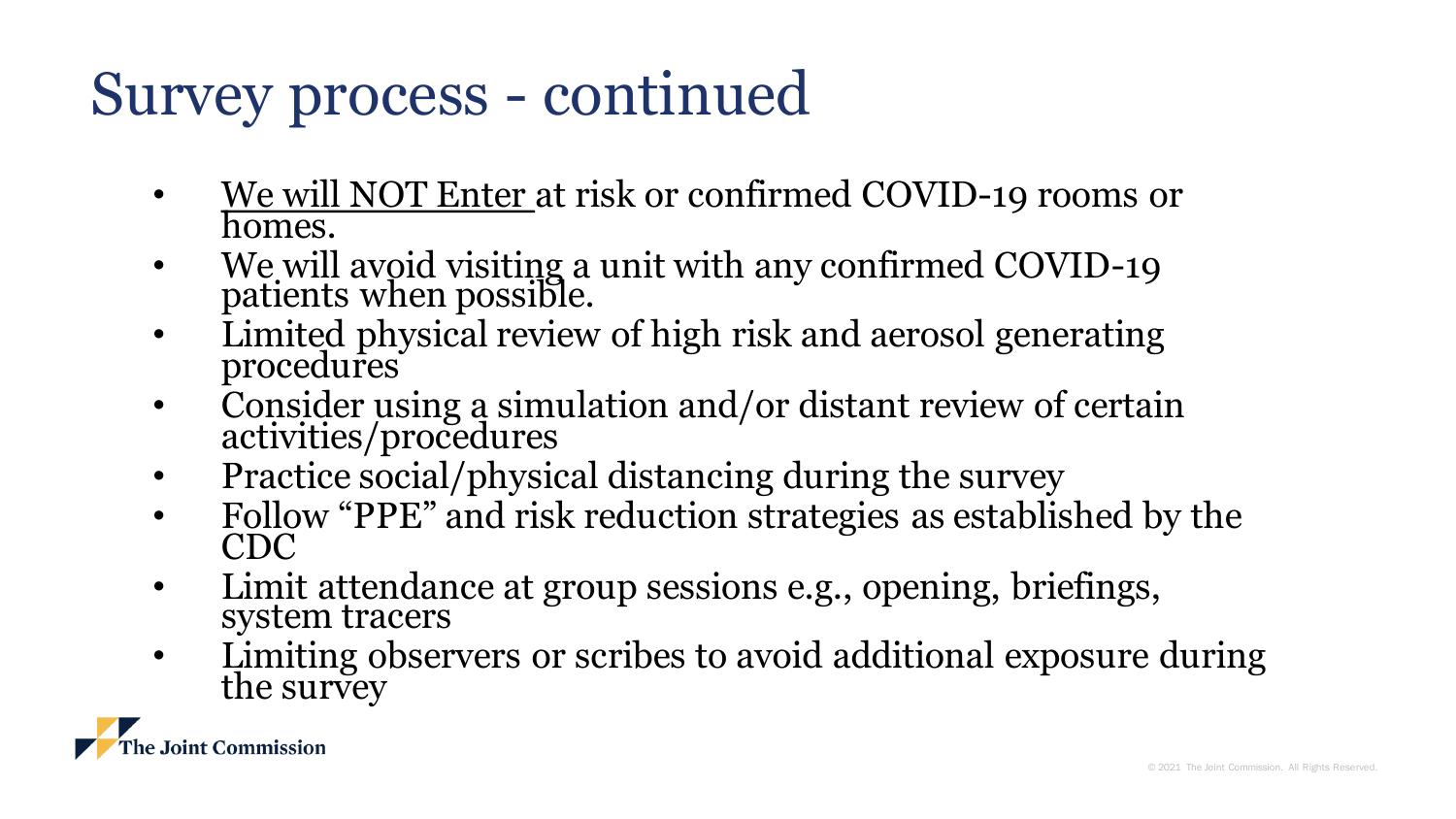#### What will be the focus of survey activities?

- − During the opening conference we will have a discussion with you about the impact of the current pandemic and your organization's response.
	- •We will discuss both Infection Control and Emergency Management.
	- The focus of our survey will not be the timeframe of the public health emergency but the current situation within your organization.



30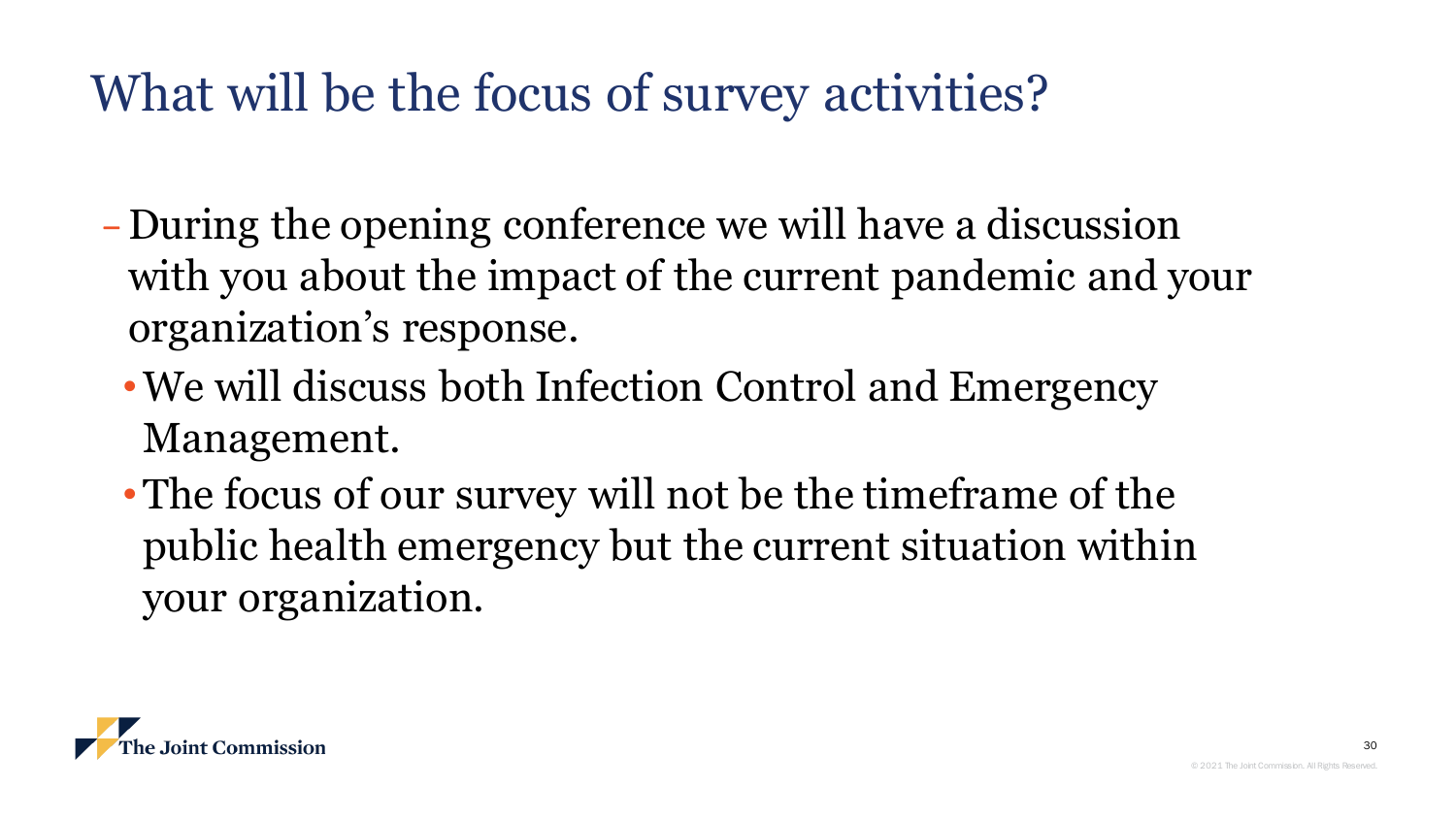### Additional Questions

• For onsite surveys, should staff/surveyors be vaccinated?

The Joint Commission implemented a policy requiring all US-based enterprise staff to be vaccinated against COVID-19.

• Can we provide additional avoid dates? We would ask that you do not provide additional avoid dates due to the difficulty in scheduling surveys – avoid dates already submitted will be honored to the extent we can do so.

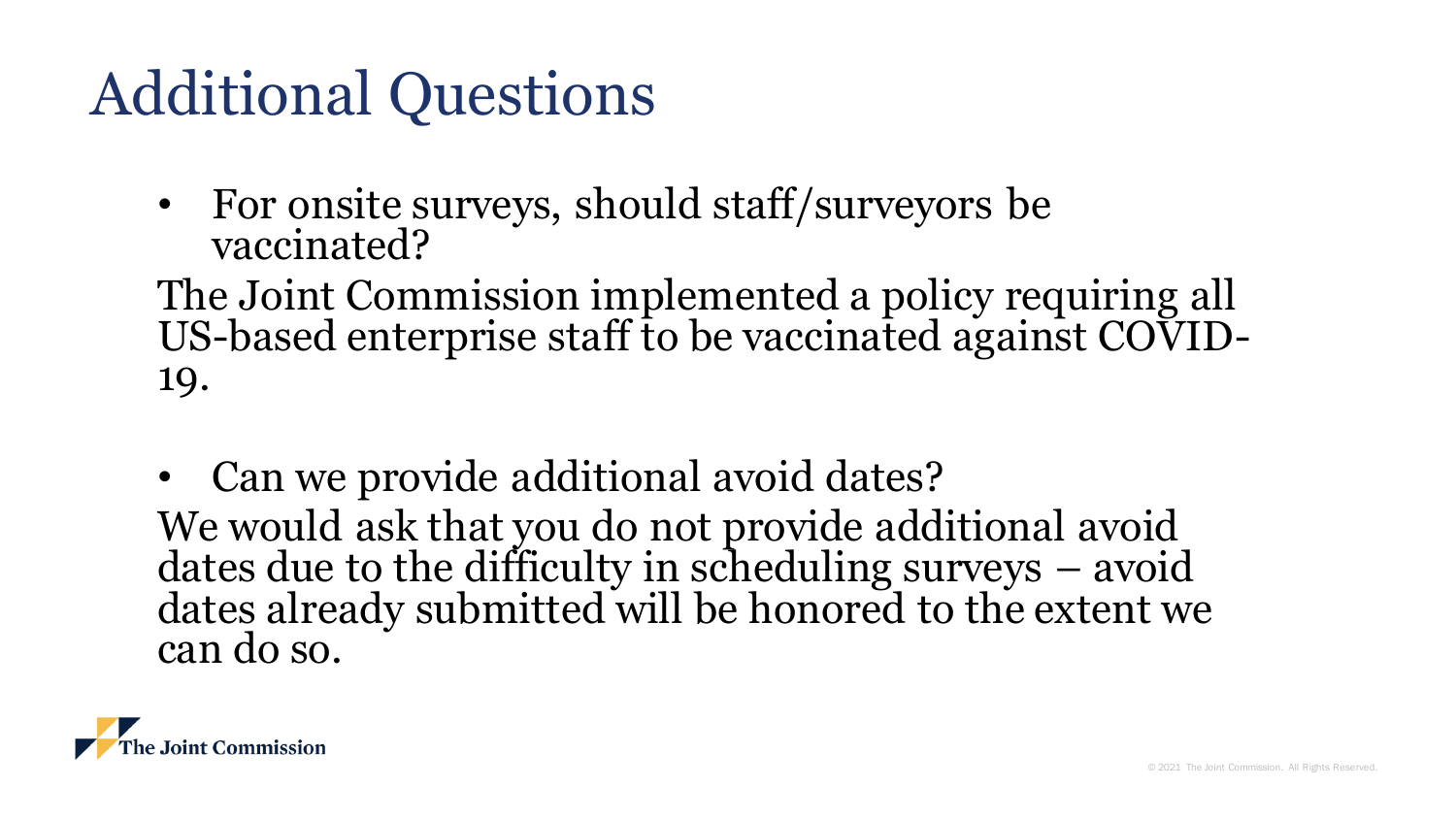#### Will mental healthcare facilities be virtual or in-person?

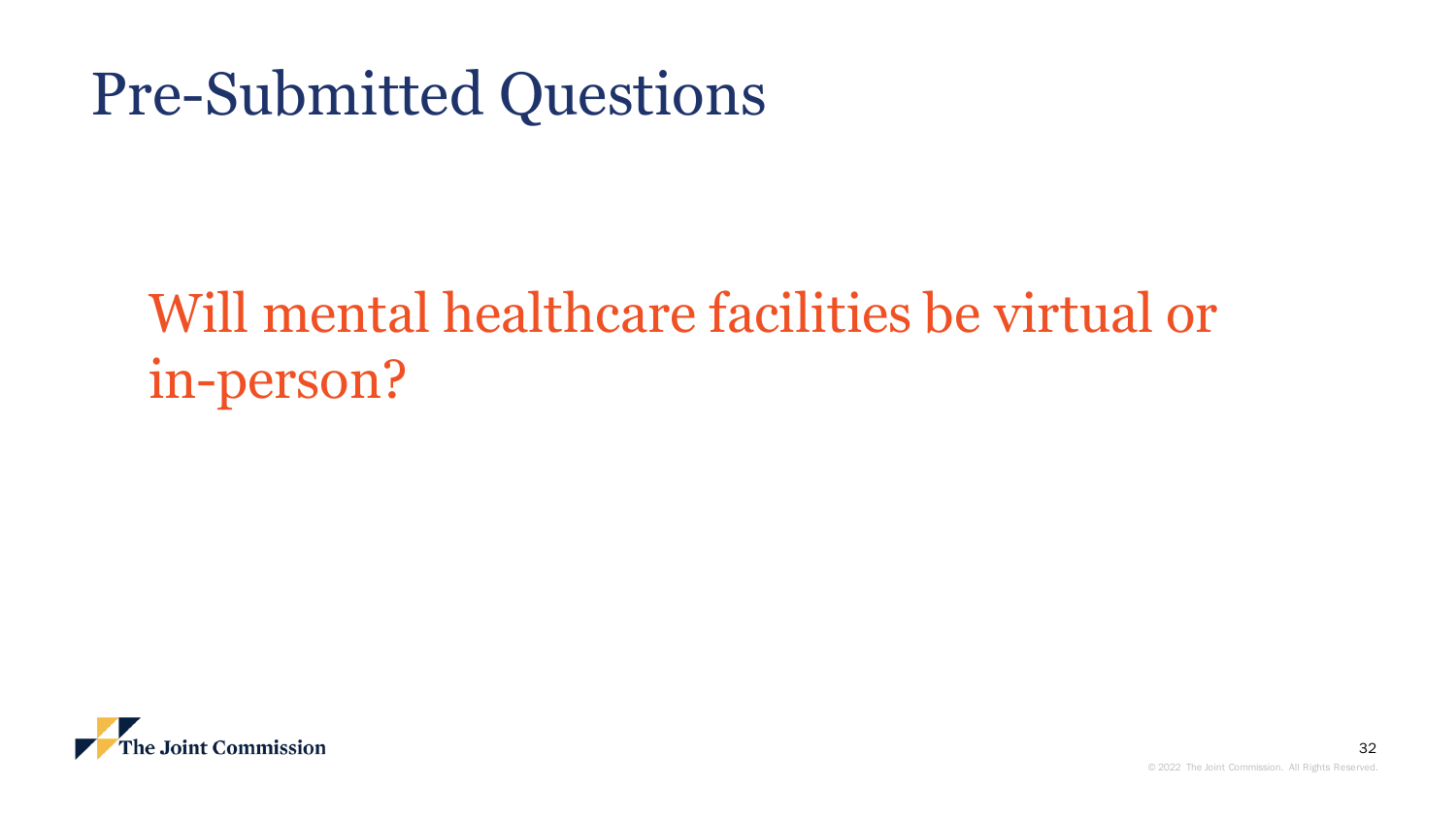Is there an area COVID positivity rate level that would trigger a hybrid remote and on-site survey process?

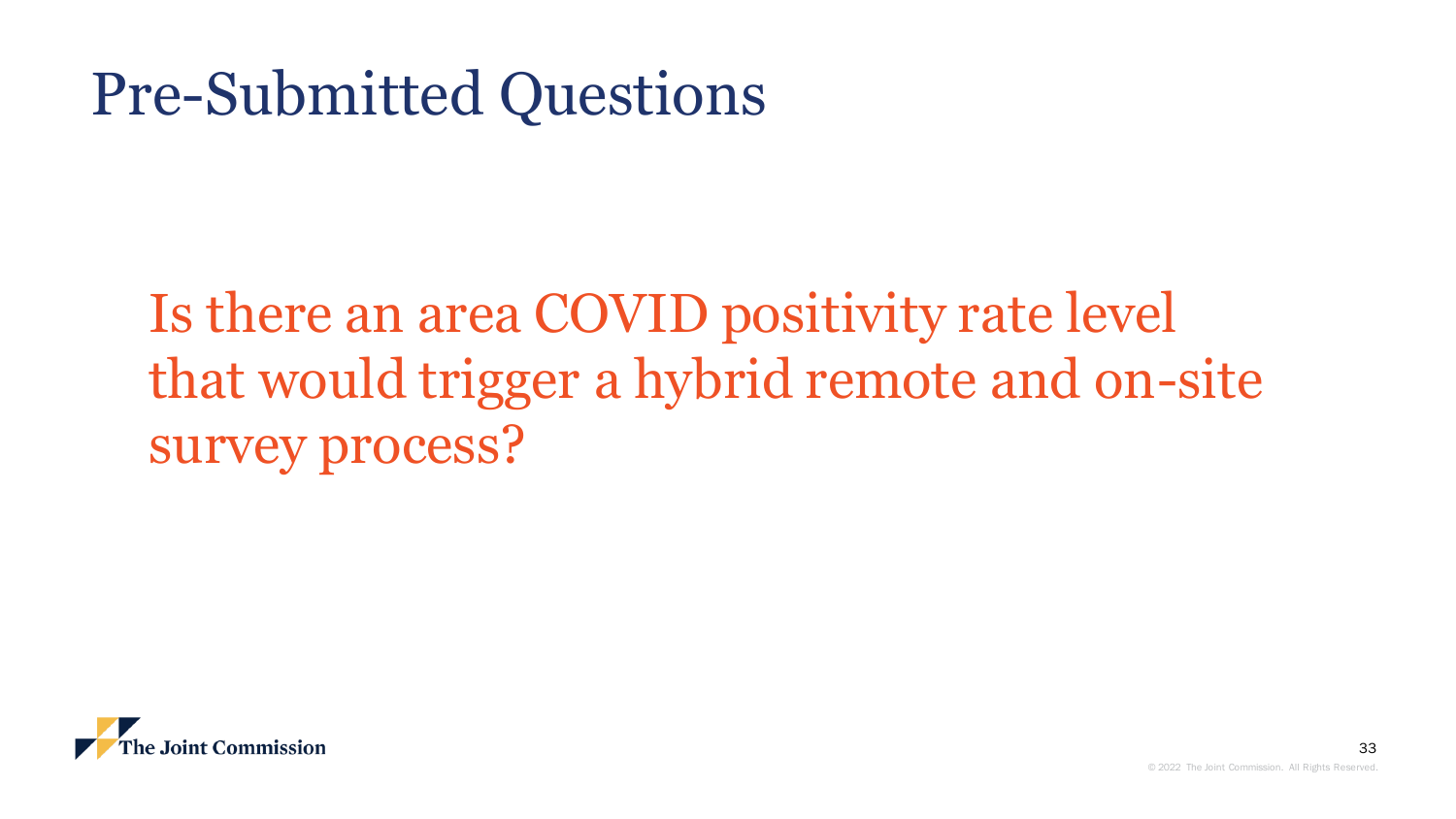Environment of Care and Life Safety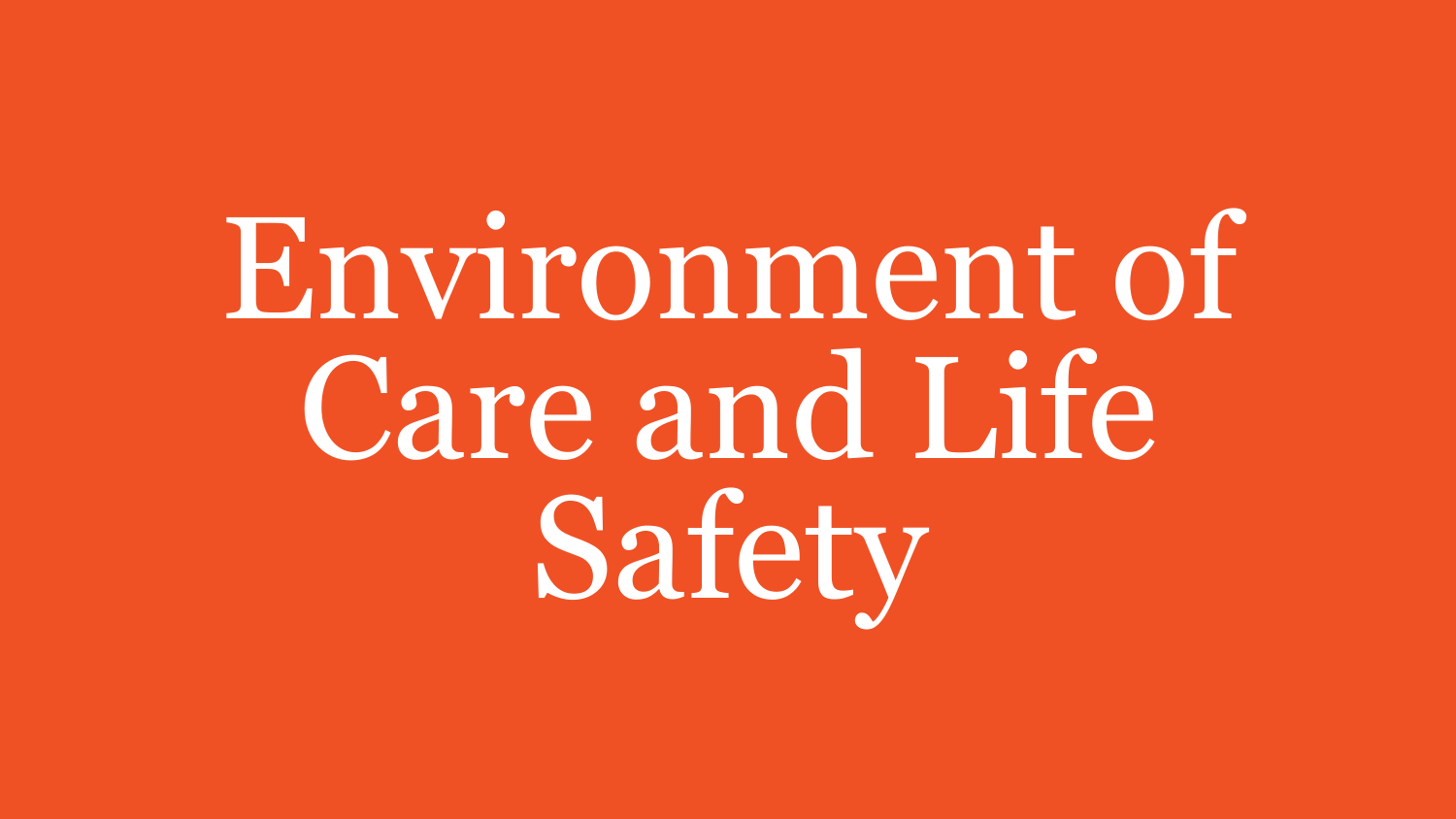How can behavioral health provide airborne isolation when our buildings are not designed for negative pressure?

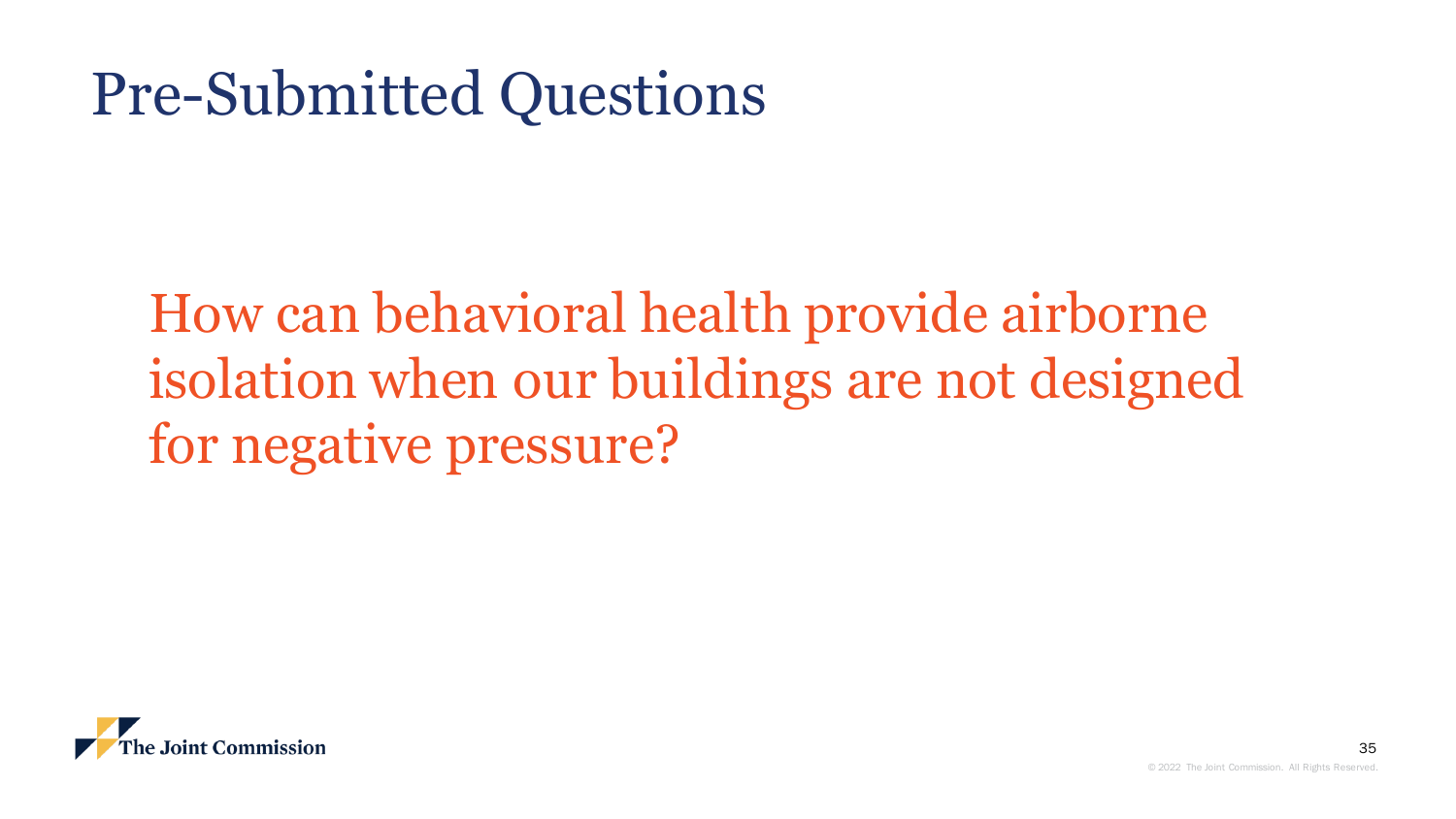We do not have an anteroom to our isolation room when we have a possible or actual positive COVID patient. This room breaks the fewest rules although technically it still breaks rules of IC. What are other facilities doing to accommodate these patients?

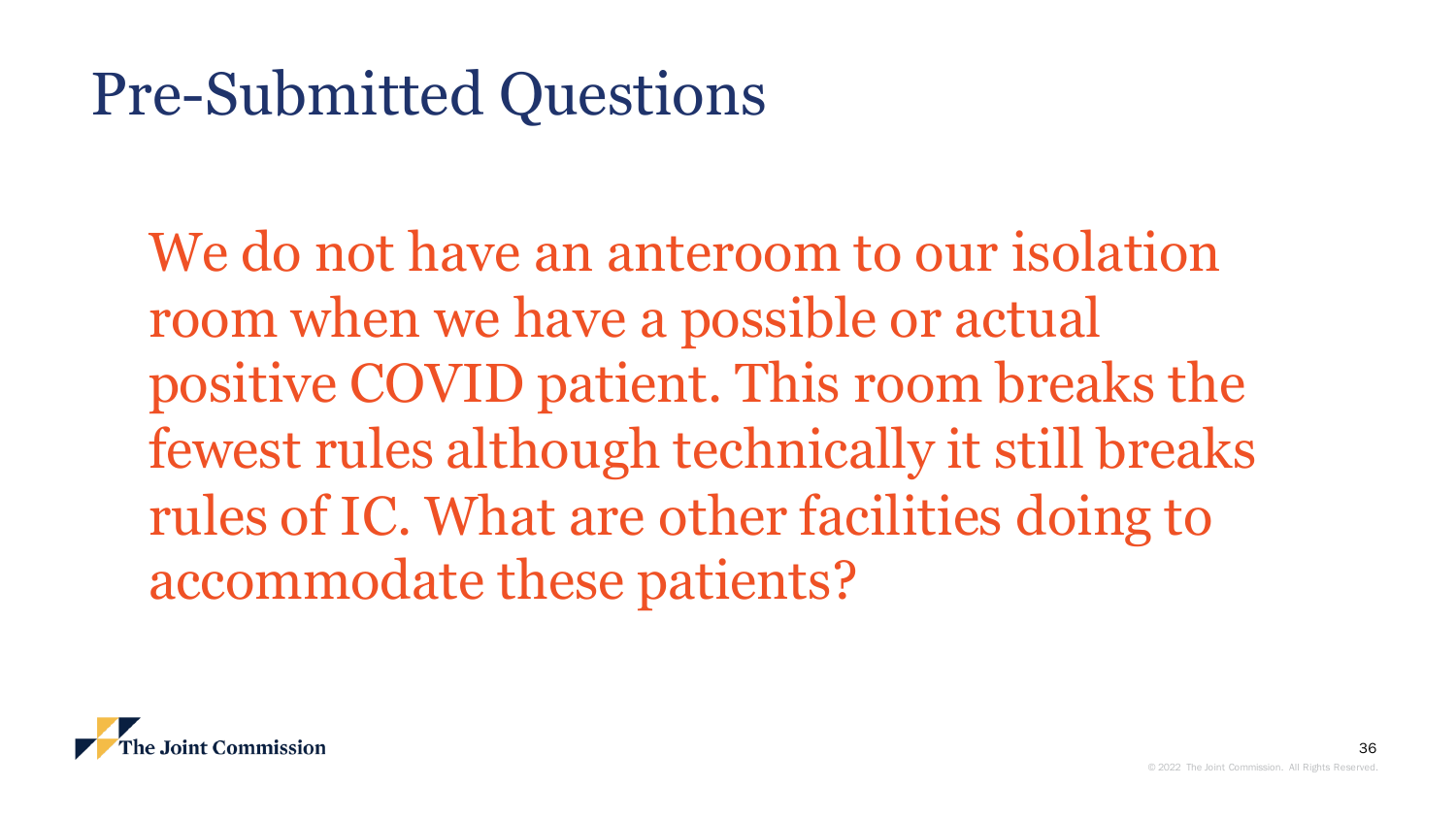

## Time For More Questions?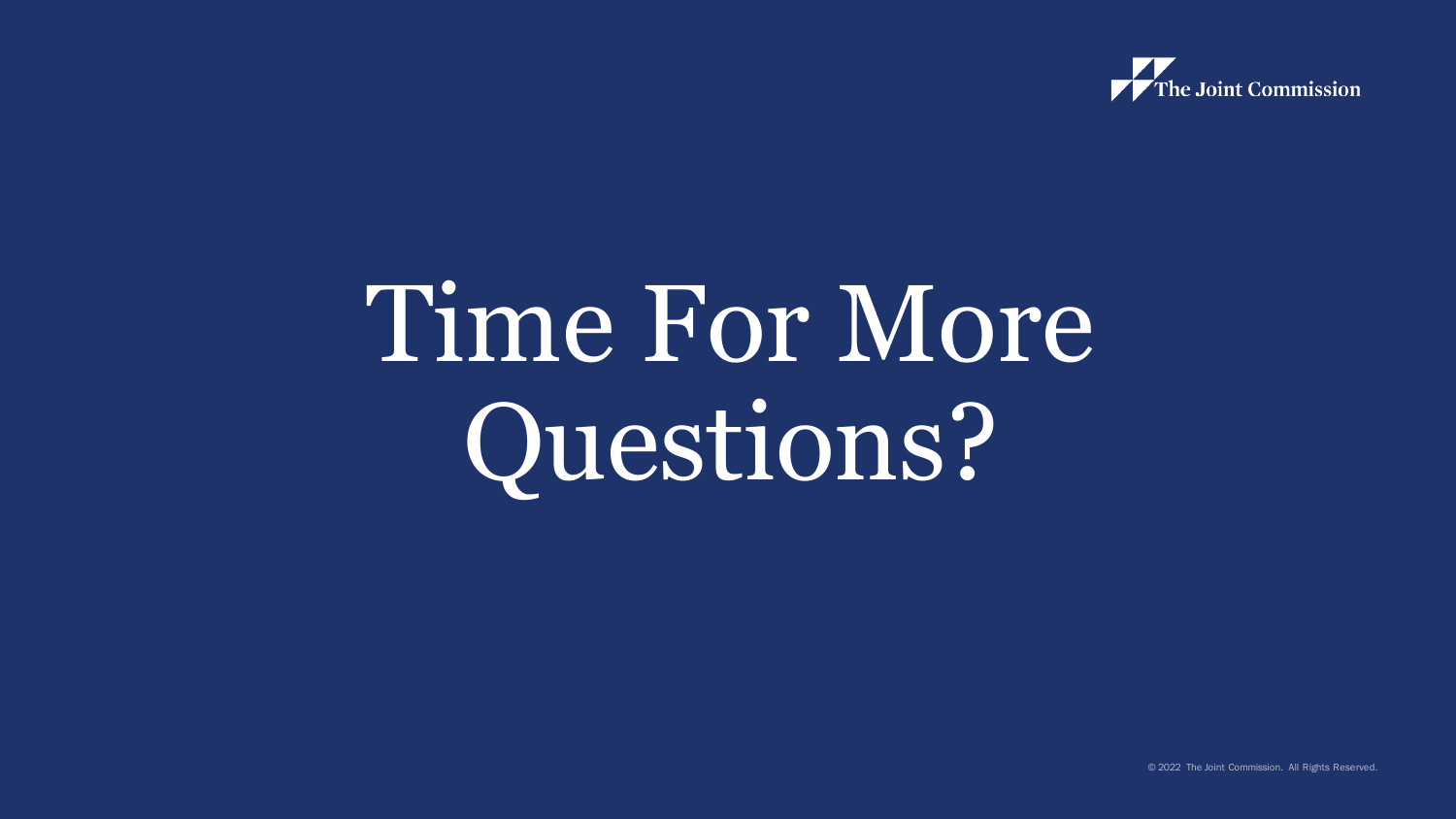

− COVID Resources

− <https://www.jointcommission.org/covid-19/>

- − Standards Interpretation
	- − [https://www.jointcommission.org/standards/standard](https://www.jointcommission.org/standards/standard-faqs/)faqs/